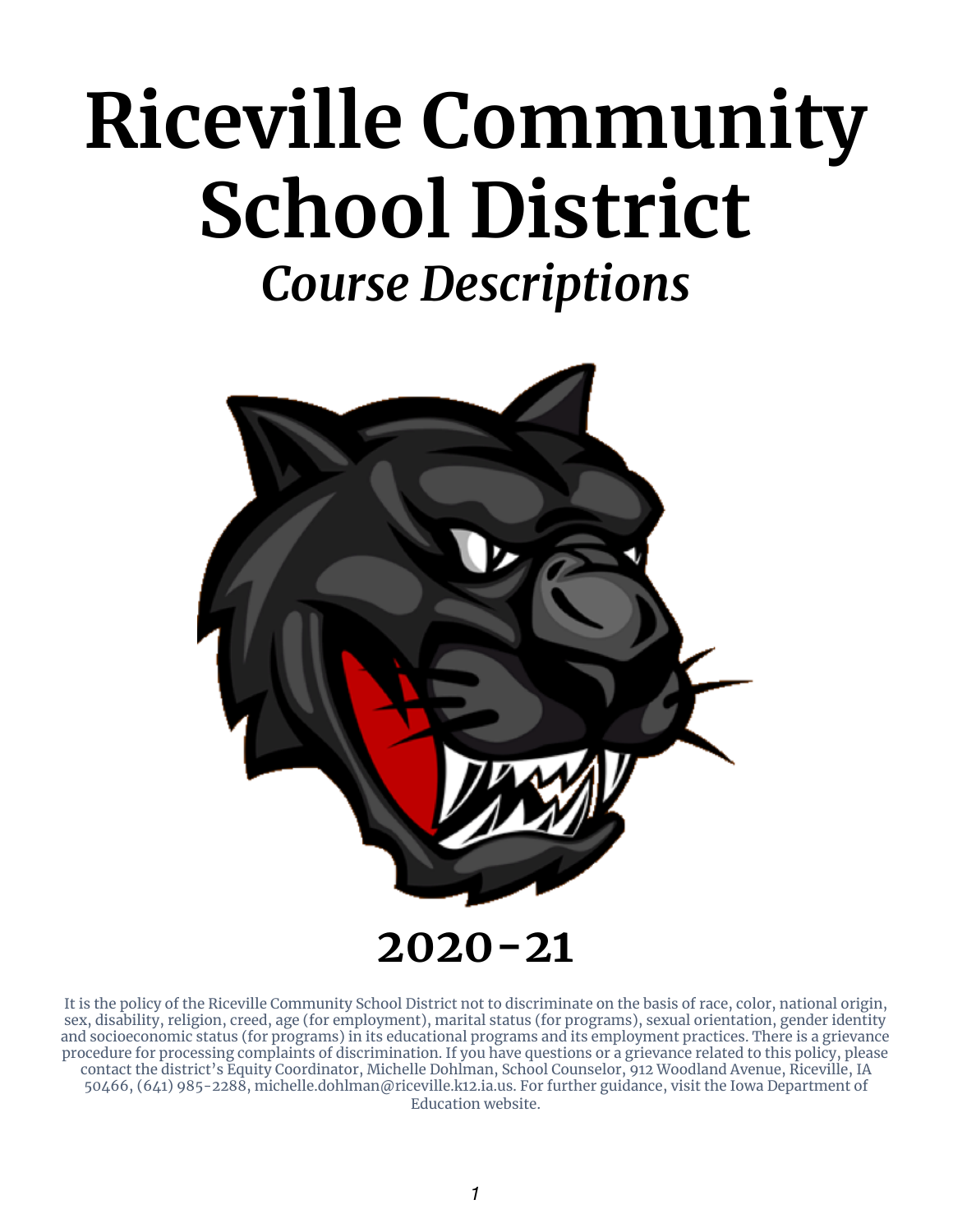# **Statement of Guiding Principles School Board Policy**

#### CODE NO. 600

We believe that the main purpose of education is to provide a learning situation that will encourage the student to develop their own intellectual abilities, skills, understandings, and talents to the best of their capabilities. Through varied activities, the school assists the student in becoming a resourceful individual and helps them to prepare for a role in our democratic society.

#### **Objectives:**

- 1. To heighten the student's curiosity to discover and to learn.
- 2. To encourage the student to apply his/her knowledge.
- 3. To encourage each student to master the basic skills and fundamentals.
- 4. To provide experiences in meeting and in solving problems.
- 5. To stimulate creative and logical thinking by students in all desirable lines of endeavor.
- 6. To offer aesthetic experiences and opportunities in art, music, and drama.
- 7. To develop worthy use of leisure time.
- 8. To assist the student to realize his/her responsibilities and obligations to family, community, and society.
- 9. To offer a program of studies that will be beneficial to all students.
- 10. To provide an educational environment that promotes the physical, emotional, and mental health of the student.
- 11. To develop in the student respect for the dignity of the individual as well tolerance of ideas and beliefs.
- 12. To promote self discipline.
- 13. To provide the student with guidance that will help bring about attitudes, sound social and moral behavior.

#### **Core Course Offerings**

English **Mathematics** Science Social Sciences Foreign Language

#### **Career & Technical Education**

Agriculture Education Business and Technology Computer Science Health Occupations Human Services Industrial Technology

#### **Additional Opportunities**

Music Physical Education & Health Visual Art Work-based Learning Gifted & Talented Character Development and Leadership College courses through Northeast Iowa Community College Iowa Big North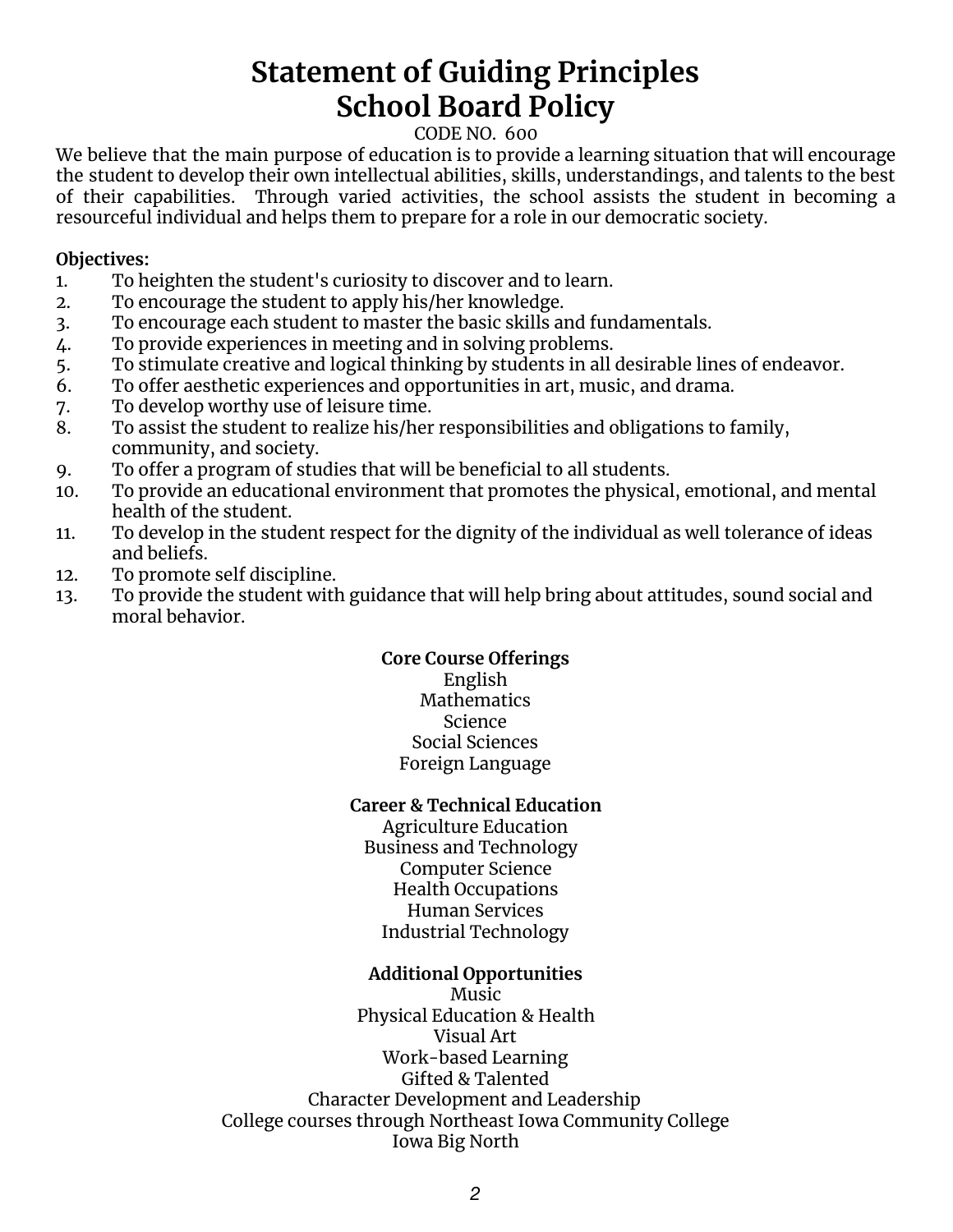# **Graduation Requirements**

(see specifics per graduation year below)

English 4 years (English 1, English 2, English 3, speech, and English elective) Math 3 years Science 3 years (biology, physical science, plus one more year) Social Studies 3 years (American History, World History, Economics, American Government) Health I and CPR (once during High School) Computer Science Physical Education (recommended students take every other day all year long) Character development and leadership (1 semester during junior or senior year) Personal Finance (1 semester during junior or senior year)

#### **Class of 2021**

English- 9 credits or four years Math- 7 credits or three years Science- 7 credits or three years Social Studies 6 credits or three years PE- 4 credits (may vary depending on waiver) Health- 1 credit Computers- 1 credit Character Development and Leadership- 1 credit Personal Finance- 1 credit Total- 61 credits

#### **Class of 2022 and beyond**

English- 8 credits or four years Math- 6 credits or three years Science- 6 credits or three years Social Studies- 6 credits or three years PE- 4 credits (may vary depending on waiver) Health- 1 credit Computers- 1 credit Character Development and Leadership- 1 credit Personal Finance- 1 credit Total- 54 credits

#### **Class of 2023 and beyond**

Same as Class of 22 plus an additional required credit: Work-based learning- 1 credit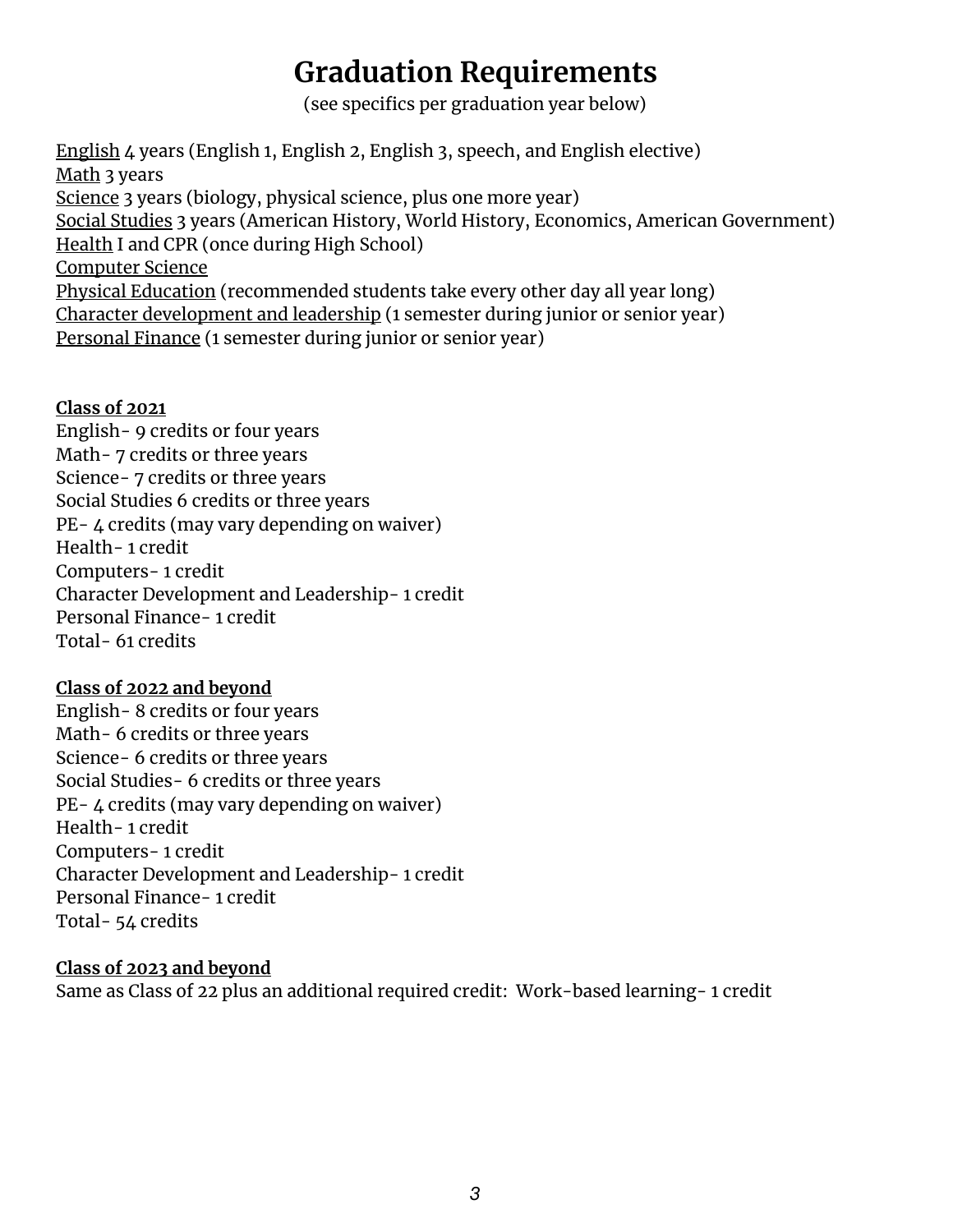# **Required/Expected Educational Plan of Study**

#### **Freshmen:**

English 1- 2 credits, year long Math- 2 credits, year long Biology- 2 credits, year long Computer Science- 1 credit, semester long Health I- 1 credit offered opposite of PE all year long PE- 1 credit offered opposite of health all year long

#### **Sophomores:**

English 2- 2 credits, year long Math- 2 credits, year long Physical Science- 2 credits, year long American History- 2 credits, year long PE- 1 credit

#### **Juniors:**

English 3- 2 credits, year long Math- 2 credits, year long Science Elective (chemistry recommended)- 2 credits, year long World History- 2 credits, year long PE- 1 credit

#### **Seniors:**

1 semester English elective and 1 semester speech American Government- 1 credit, semester long Economics- 1 credit, semester long Character Development and Leadership Personal Finance- 1 credit, semester long PE- 1 credit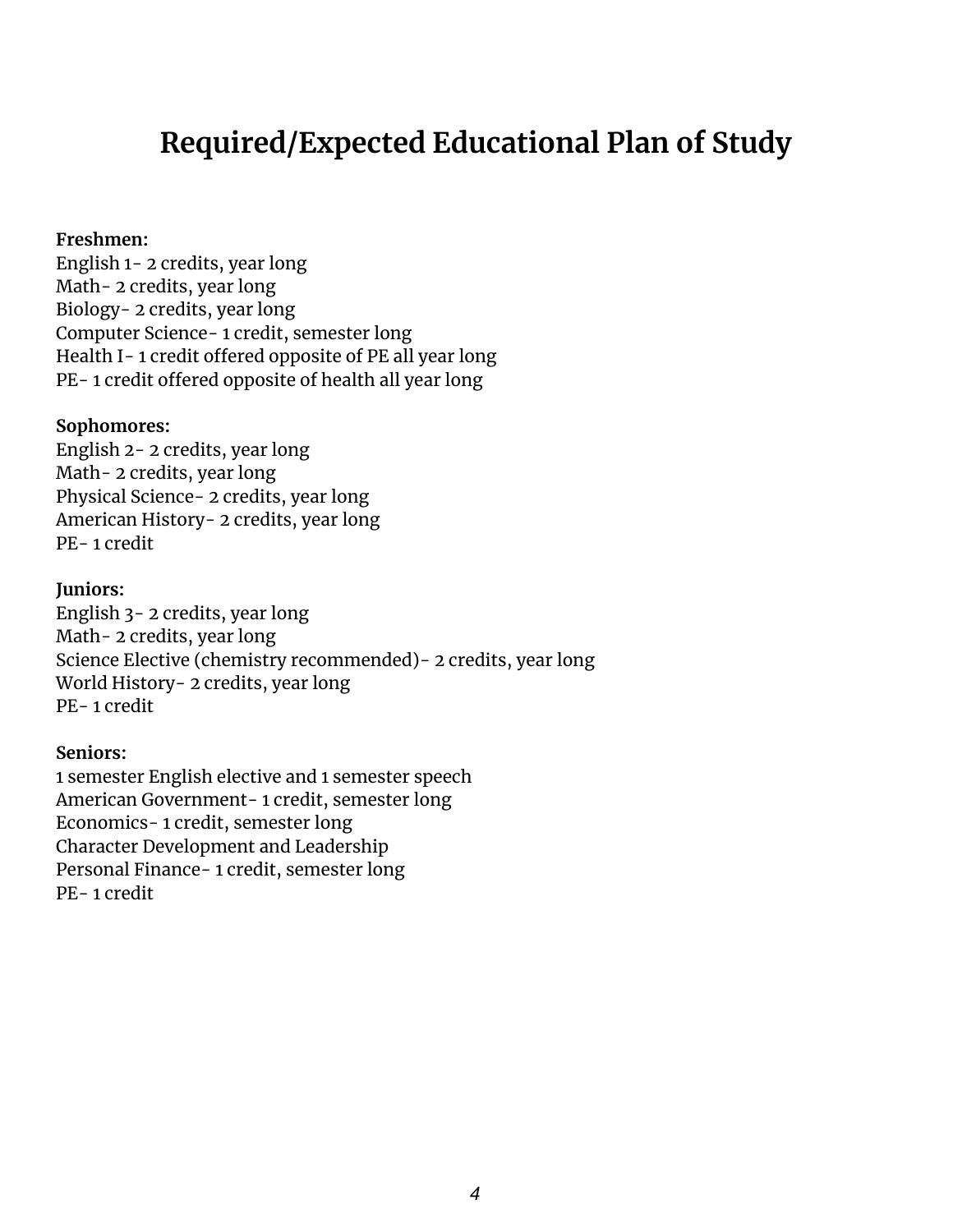# **Course Descriptions**

# **Agriculture Education**

The Agriculture Education Program provides an opportunity for all students to develop a basic understanding of Agriculture. The program has three essential components: Classroom & Laboratory Instruction, FFA, and Supervised Agricultural Experience. All students who are enrolled in the Agricultural Sciences curriculum at Riceville Community School will be listed as a member of the FFA, a youth leadership organization, and are expected to complete a Supervised Agricultural Experience in an area of interest related to agricultural sciences, foods, and natural resources.

CASE**™** course offerings. The *CURRICULUM FOR AGRICULTURAL SCIENCE EDUCATION (CASE***™***)* program is a national program developed to prepare students for careers in science, technology and engineering through exciting "hands-on" experiences through activities, projects and problems in agricultural sciences, food and natural resources (AFNR) subject matter. CASE has the goal to increase the rigor and relevance of agriculture subject matter and enhance core academic areas including science, mathematics, and English. Information about this can be found at: <http://case4learning.com/curriculum.html>. The CASE<sup>™</sup> curriculum is receiving the endorsement and support of the 2012-13 and 2013-14 Iowa Governor's STEM scale-up program initiative.

#### **18003 Agriculture and Natural Resources**

**[Introduction to Agriculture, Food, and Natural Resources** *(CASE***™***)***]** (Year Course) Agriculture and Natural Resources—Comprehensive courses cover a wide range of topics concerning agriculture and natural resources, including plant and animal science, production, and processing; environmental science and conservation; ecology; agricultural mechanics; agricultural construction; business operations and management; and the careers available in the agricultural/natural resources industry. They may also include topics such as chemical and soil science, forestry, agricultural marketing, and veterinary science.

**18051 Plant Production/Science [Agriculture Science-Plants** *(CASE***™***)***]** (Year Course)

The purpose of this Plant Science course is to expose students to the world of agriculture, plant science and career options. The course is structured to enable all students to have a variety of experiences that will provide an overview of the field of agricultural science with a foundation in plant science. Coursework will also require students to acquire knowledge and skills required to utilize plants effectively. Students will research the value of plant production and its impact on the individual, the local, and the global economy. Students will work in teams, exploring hands-on projects and activities, to learn the characteristics of plant science and work on major projects and problems similar to those that plant science specialists, such as horticulturalists, agronomists, greenhouse and nursery managers and plant research specialists face in their respective careers.

#### **18204 Ag Sales and Marketing** (Semester Course)

This course will help students understand the basics of selling agriculture products. Students will work individually as well as with a team to develop plans to attract new customers, build customer relations, and continue those customer relations. Learning to advertise and promote their products will be a section of this course as well. As part of the service aspect, students will be expected to organize and run the vending machines for the FFA. Skills learned will include doing inventory, ordering items, stocking the machines, pricing items, fixing machines when there are issues, and making sure all items fall under the Smart Snacks categories.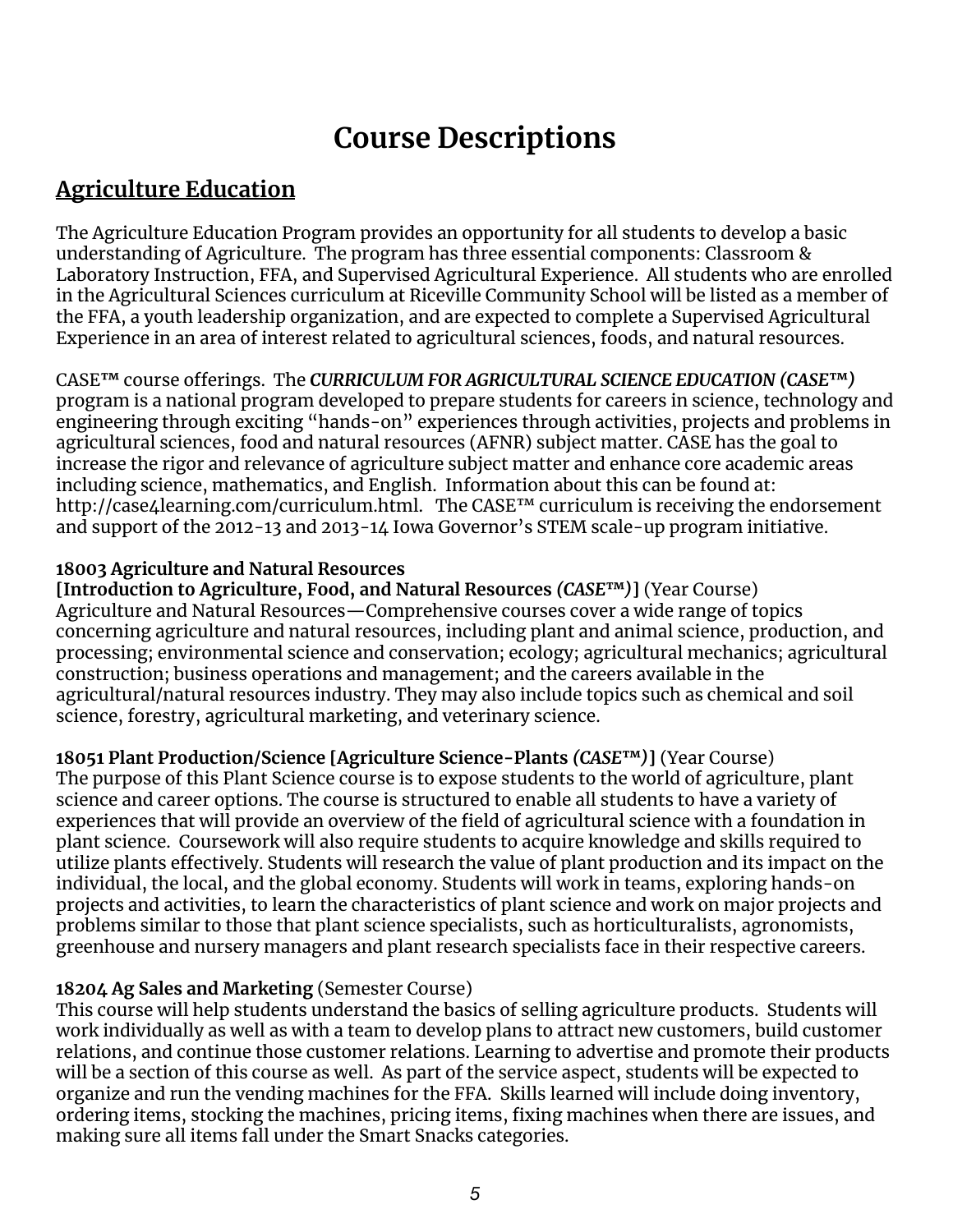#### **18201 Agribusiness Management** (Semester Course)

Agribusiness Management courses provide students with the information and skills necessary for success in agribusiness and in operating entrepreneurial ventures in the agricultural industry. These courses may cover topics such as economic principles, budgeting, risk management, finance, business law, marketing and promotion strategies, insurance, and resource management. Other possible topics include developing a business plan, employee/employer relations, problem-solving and decision-making, commodities, and building leadership skills. These courses may also incorporate a survey of the careers within the agricultural industry.

Emphasis of this semester course is agricultural business records and management. Subject matter areas include: the farm management process, farm management information, depreciation and valuation, the balance sheet, the income statement, farm economic principles, farm budgeting, farm business structures, risk management, farm tax management, farm investment and credit, farm business analysis, human resource management, and land & machinery management.

#### **18402 Ag Power & Technology** (Year Course)

Agriculture Mechanics and Equipment courses provide students with the engineering and power technology principles, skills, and knowledge that are specifically applicable to the agricultural industry. Typical topics include the operation, maintenance, and repair of power, electrical, hydraulic, and mechanical systems. Students participating in the APT course will have experiences in various mechanical engineering concepts with hands-on activities, projects, and problems. Basic skills to operate, repair, engineer, and design agricultural tools and equipment will be covered in this course. Students will apply the engineering principles to the construction of machines and structures. This course is designed for students who are planning careers in Agriculture relating to Ag Power and Machinery operation and management.

#### **18101 Working with Animals** (Semester Course)

This course is designed for students who have a high interest in Animal Science. The purpose of this course is to give students practical experience working with animals. The major units of instruction include beef cattle, dairy cattle, swine, sheep, horses, goats, poultry, companion animals, and aquaculture.

#### **18101 Survey of an Animal Industry** (Semester Course)

This course is designed for students who have a high interest in Animal Science. Subject matter areas include: importance and history of the livestock industry, animal breeding and reproduction, nutrition and feeding, life cycle production, animal health, marketing of animal products, and issues in the animal industry.

#### **18052 Horticulture** (Semester Course)

Horticulture courses expose students to the art and science of growing plants, shrubs, trees, flowers, fruits, and vegetables. In doing so, they cover a wide variety of topics, including greenhouse and nursery operations, soils and media mixtures, fruit and vegetable production, turf/golf course management, interior and exterior plantscaping, irrigation systems, weed and pest control, and floral design.

#### **18203 Agricultural Leadership** (Semester Course)

Helps students develop leadership skills with a focus on opportunities in the food, fiber, and natural resources industries. Topics may include but are not limited to human relationships and effective communication, decision-making and problem-solving, leadership qualities and styles, and ensuring successful completion of group activities.

# **Business and Technology**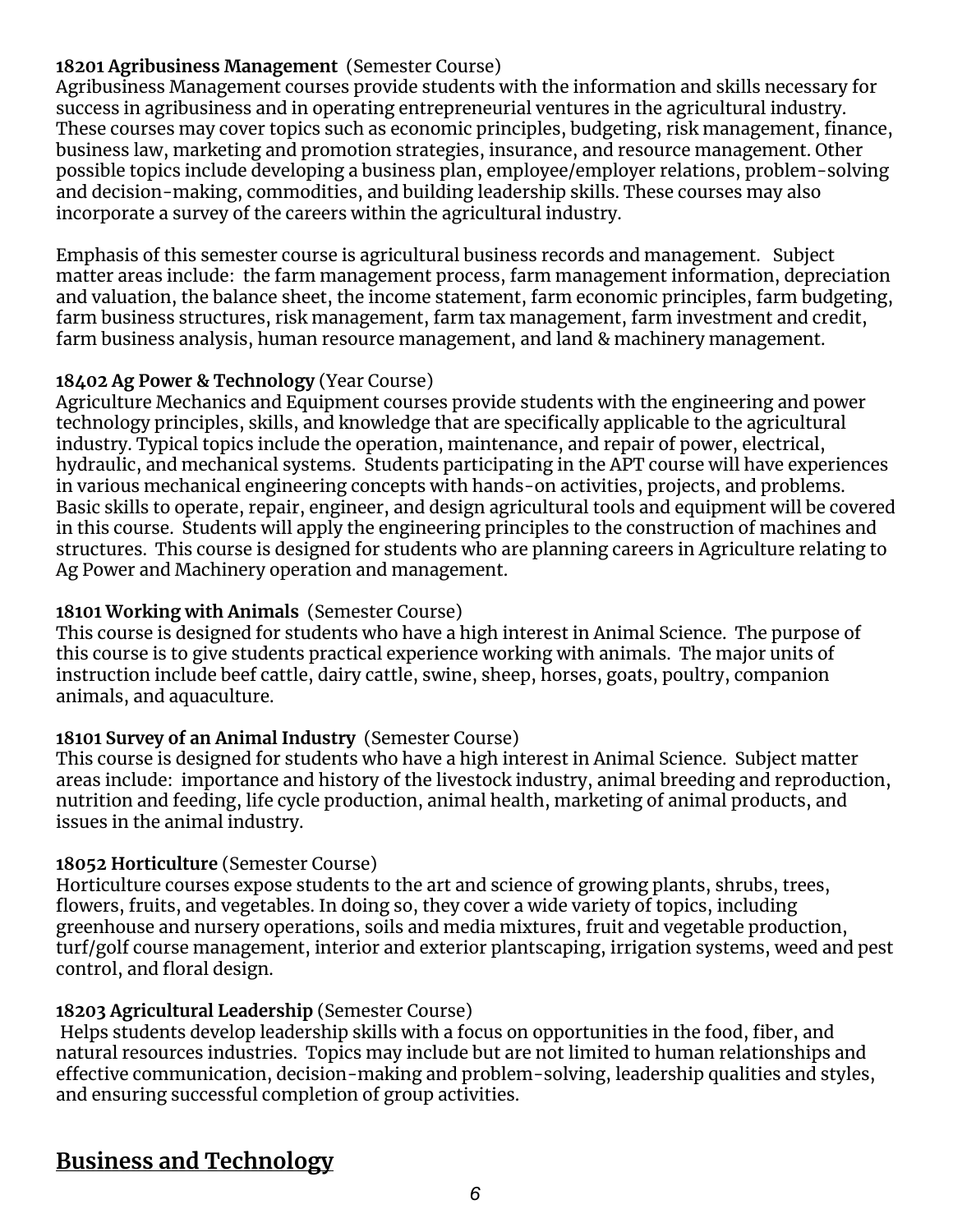# **12053 Entrepreneurship** (Semester Course) Junior/Senior Level

<https://youtu.be/VnD2mdQmWAE>

Entrepreneurship courses acquaint students with the knowledge and skills necessary to own and operate their own business. Topics from several fields typically form the course content: economics, marketing principles, human relations and psychology, business and labor law, legal rights and responsibilities of ownership, business and financial planning, finance and accounting, and communication. Several topics surveyed in business management courses may also be included. College credit through the University of Iowa is offered. Passing an exit exam is required to earn the college credit.

**10004 \*Introduction to Computer Business Applications (BCA212)** (Semester Course) In Computer Applications course, students acquire knowledge of and experience in the proper and efficient use of previously written software packages. These courses explore a wide range of applications, including (but not limited to) word-processing, spreadsheet, graphics, and database programs, and they may also cover the use of electronic mail and desktop publishing. Dual credit course.

# **12104 Accounting** (Semester Course) Junior/Senior Level

#### <https://www.youtube.com/watch?v=AL7oxx0RLg8>

Accounting courses introduce and expand upon the fundamental accounting principles and procedures used in businesses. Course content typically includes the full accounting cycle, payroll, taxes, debts, depreciation, ledger and journal techniques, and periodic adjustments. Students may learn how to apply standard auditing principles and to prepare budgets and financial reports. Calculators, electronic spreadsheets, or other automated tools are usually used. Advanced topics may include elementary principles of partnership and corporate accounting and the managerial uses of control systems and the accounting process.

#### **12104 \*Intro to Accounting (ACC115)** (Semester Course) Junior/Senior Level

Basic accounting principles are presented to introduce beginning students to fundamental accounting concepts. The accounting cycle of journalizing transactions, posting, adjusting and closing entries as well as the preparation of financial statements is emphasized for service and merchandising concerns. The use of special journals for a merchandiser. (48/32) Prerequisite: MAT-053 or qualifying placement score. Dual credit course.

#### **12051 Introduction to Business** (Semester Course)

Introduction to Business will introduce students to the world of business and help prepare them for more meaningful and beneficial interaction with business. Units will include learning about the economic environment; business ownership; business ethics; consumer decisions, rights, and responsibilities; management; marketing; financial management; business law; and career exploration. Introduction to Business is intended to provide an essential background for further study in business and economic courses in high school or later in post-secondary study. Students will also take an active role in managing and running the Booster Club concession stands.

**12103 \*Personal Finance (FIN122)** (Semester Course- Required) Junior/Senior Level An overview of personal and family financial planning emphasizing personal financial record keeping, planning spending, tax planning, consumer credit, making buying decisions, purchasing insurance, selecting investments, and retirement and estate planning. Dual credit course.

#### **12009 Business Communications** (Semester Course) Junior/Senior Level

Business Communication is a practical course that illustrates the correct way to compose memos, letters, reports, resumes, cover letters, and other documents needed for future success. Lessons include techniques for writing informational, persuasive, sales, employment, and good and bad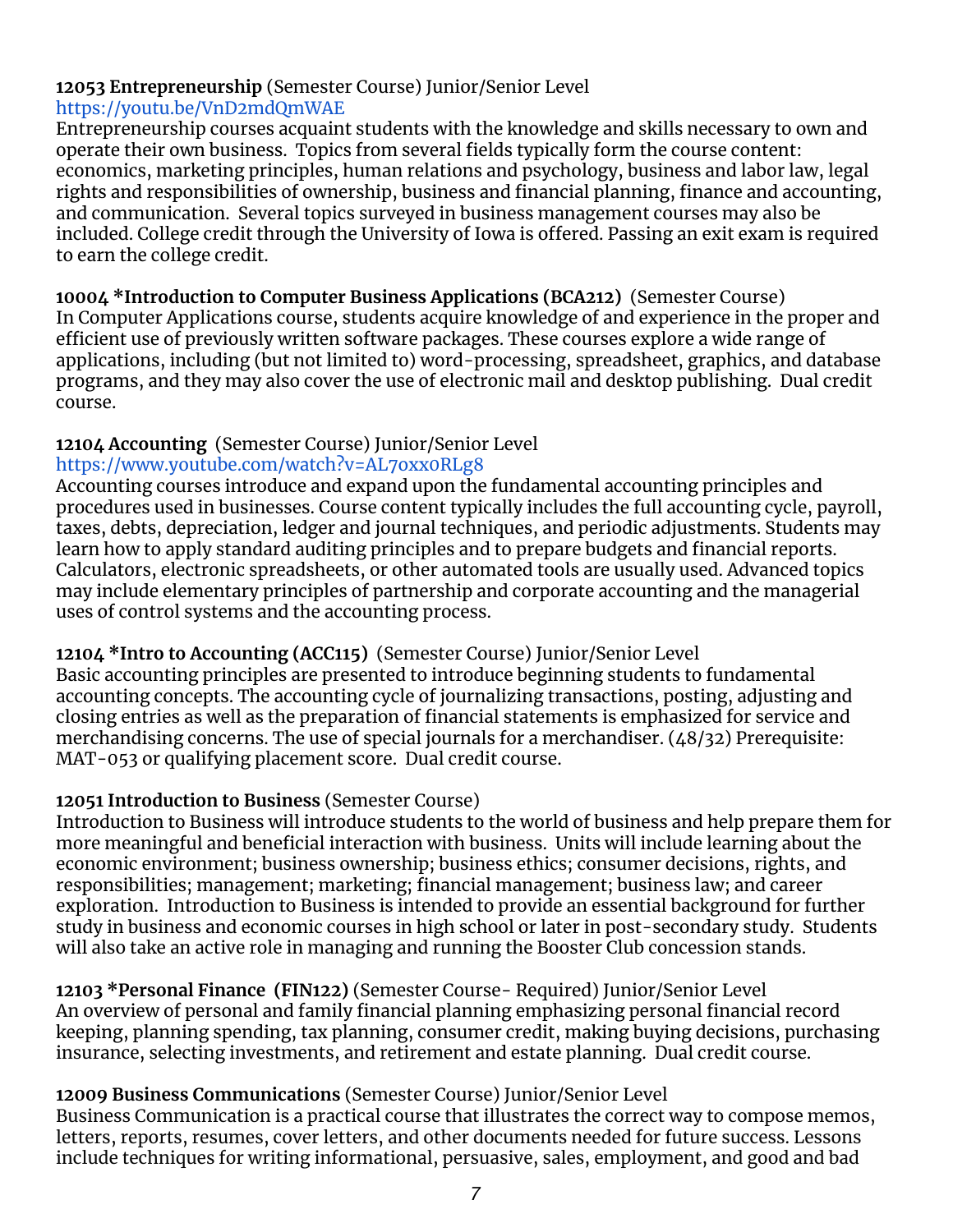news communications, to both internal and external audiences – with practice analyzing those audiences.

# **Character Development and Leadership**

**22101 Character Development and Leadership** (Semester Course) Required This is a junior/senior level course that will involve reading, discussion, film clips, and daily writing. Students will learn about various role models that exemplify character traits. Ethical dilemmas will engage students in discussion. Writing is extensive.

# **Computer Science**

**10012 Computer Science Discoveries** (Semester Course/Year Course) Semester 1 Required An introductory computer science course that empowers students to create authentic artifacts and engage with computer science as a medium for creativity, communication, problem solving, and fun.

Semester 1 CSD Unit 1 - Problem Solving CSD Unit 2 - Web Development CSD Unit 3 - Animations and Games

Semester 2 CSD Unit 4 - The Design Process CSD Unit 5 - Data and Society CSD Unit 6 - Physical Computing

**10152 Computer Science Python** (Year Course)

- A Notion of computation
- The Python programming language
- Some simple algorithms
- Testing and debugging
- An informal introduction to algorithmic complexity
- Data structures

# **Industrial Technology**

## **13054 Introduction to the Built Environment** (Semester Course)

Wood Processing/Production courses include studying the properties of woods and composites made from woods and using these materials to construct usable products. These courses enable students to experience the process of translating an idea into a finished product, with instruction in planning, designing, selecting materials, and using tools and machines. This course is for studying the application of framing floors, walls, ceilings and roof sections of a building. You will learn how to estimate and purchase materials. You will also learn how to use many of the tools used in the carpentry field. During this time you will construct small sample sections of floors, walls and rafters. The last nine weeks will consist of applying the knowledge gained to design a building; estimate materials needed, and then construct a building for someone in the community.

**17002 Construction Core Curriculum** (Semester Course)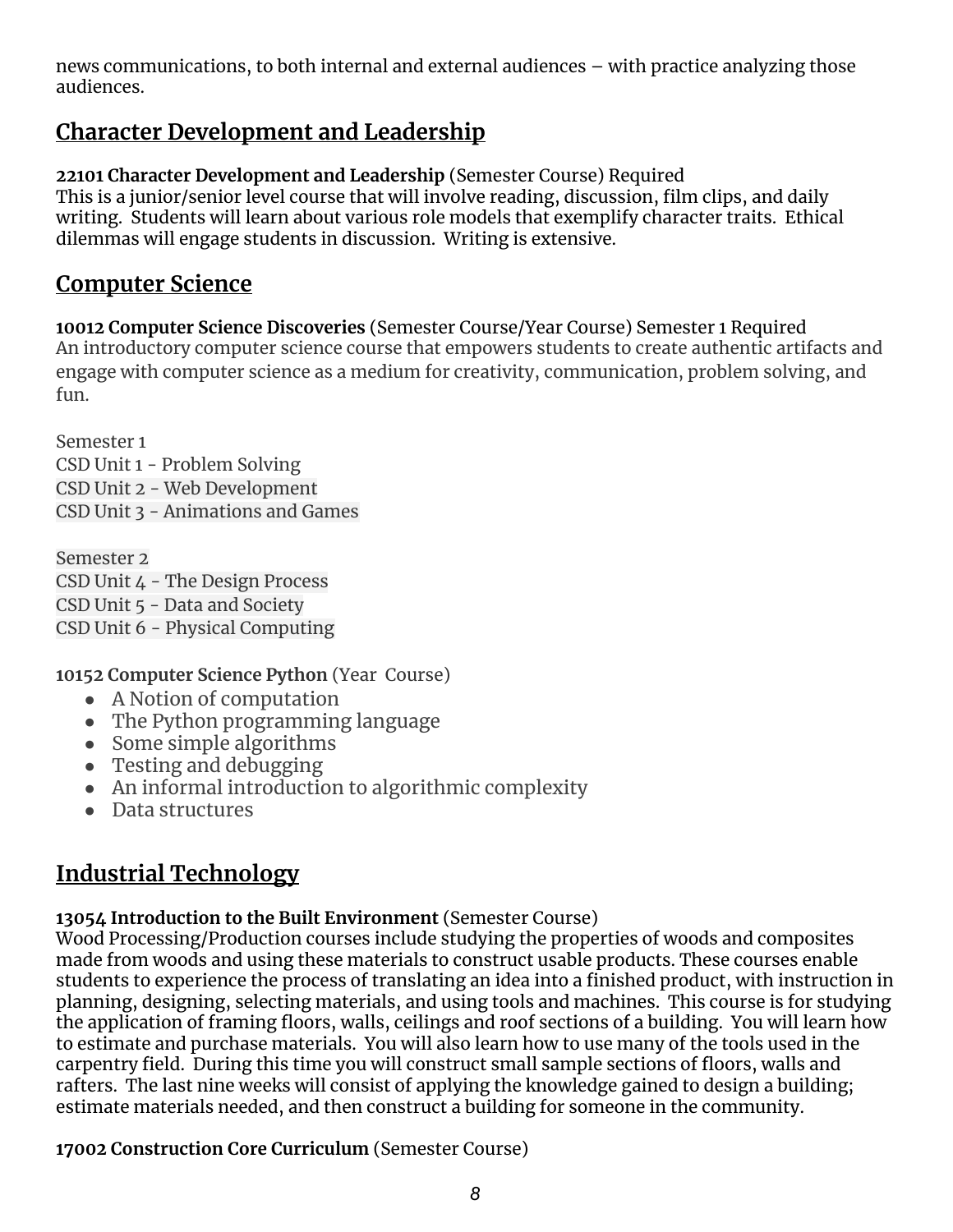#### **<https://youtu.be/cXlqzRofKVY>**

Comprehensive courses provide students with basic knowledge and skills required for construction of commercial, residential, and institutional structures. These courses provide experiences and information (typically including career opportunities and training requirements) regarding construction-related occupations such as carpentry, cabinetmaking, bricklaying, electrical trades, plumbing, concrete masonry, and so on. Students engage in activities such as reading blueprints, preparing building sites, starting foundations, erecting structures, installing utilities, finishing surfaces, and providing maintenance. This course is designed to give a general background in the construction area. This course will cover topics of basic safety, construction math, hand tools, power tools, blueprints, material handling, employability skills, and communication skills. This class will get give hands-on experience using tools involved in the many construction areas, as well as a general overview of what it takes to be involved in the construction trades.

#### **17007 Cabinetry** (Semester Course)

#### **<https://youtu.be/re7SUV4k-E0>**

Cabinetmaking courses provide students with experience in constructing cases, cabinets, counters, and other interior woodwork. Students learn to distinguish between various types of furniture construction and their appropriate applications, and how to use various woodworking machines and power tools for cutting and shaping wood. Cabinetmaking courses cover the different methods of joining pieces of wood, how to use mechanical fasteners, and how to attach hardware. Initial topics may resemble those taught in Woodworking courses; more advanced topics may include how to install plastic laminates on surfaces and how to apply spray finishes. The first six weeks is studying and learning from the textbook. This book covers the different types of wood, their usefulness, durability and economy; also usage of the different tools, learning their parts and how to use them safely. Projects are planned and sketched so a cost estimate can be made before construction begins. After the classroom section of the course is completed, the remaining six weeks of the semester are spent in the shop constructing the projects of your choice. It is recommended that the first project be of a simple design so that you have a chance to become familiar with the power tools and operations. You will be permitted to work at your own pace and complete as many projects as time permits.

#### **\*Shop Related Welding (WEL329) & \*Welding Fundamentals (WEL330)** (Semester Course) **<https://youtu.be/6GAmzzVgb2g>**

This course will cover the safety and proper operation of equipment used in various welding procedures. The use of arc, mig gas, and tig welders will be covered and applied. Horizontal lap, butt, and T welds will be performed with each of these welders. The use of the cutting torch and plasma cutter will also be introduced and applied. Students will be allowed time for a project if they choose. Dual credit course with NICC.

#### **13207 Shop Related Welding** (Semester Course)

Welding courses enable students to gain knowledge of the properties, uses, and applications of various metals, skills in various processes used to join and cut metals (such as oxyacetylene, shielded metal, metal inert gas, and tungsten arc processes), and experience in identifying, selecting, and rating appropriate techniques. Welding courses often include instruction in interpreting blueprints or other types of specifications.

#### **Metal Design & Fabrication** (Semester Course)

#### **<https://youtu.be/vywKKnAB41I>**

This course will allow students to increase and develop their metalworking skills. Students will design and build a project out of metal with the use of various metalworking tools and machines. They will gain skills in problem solving and fabrication that will aid gainful employment in a trades profession.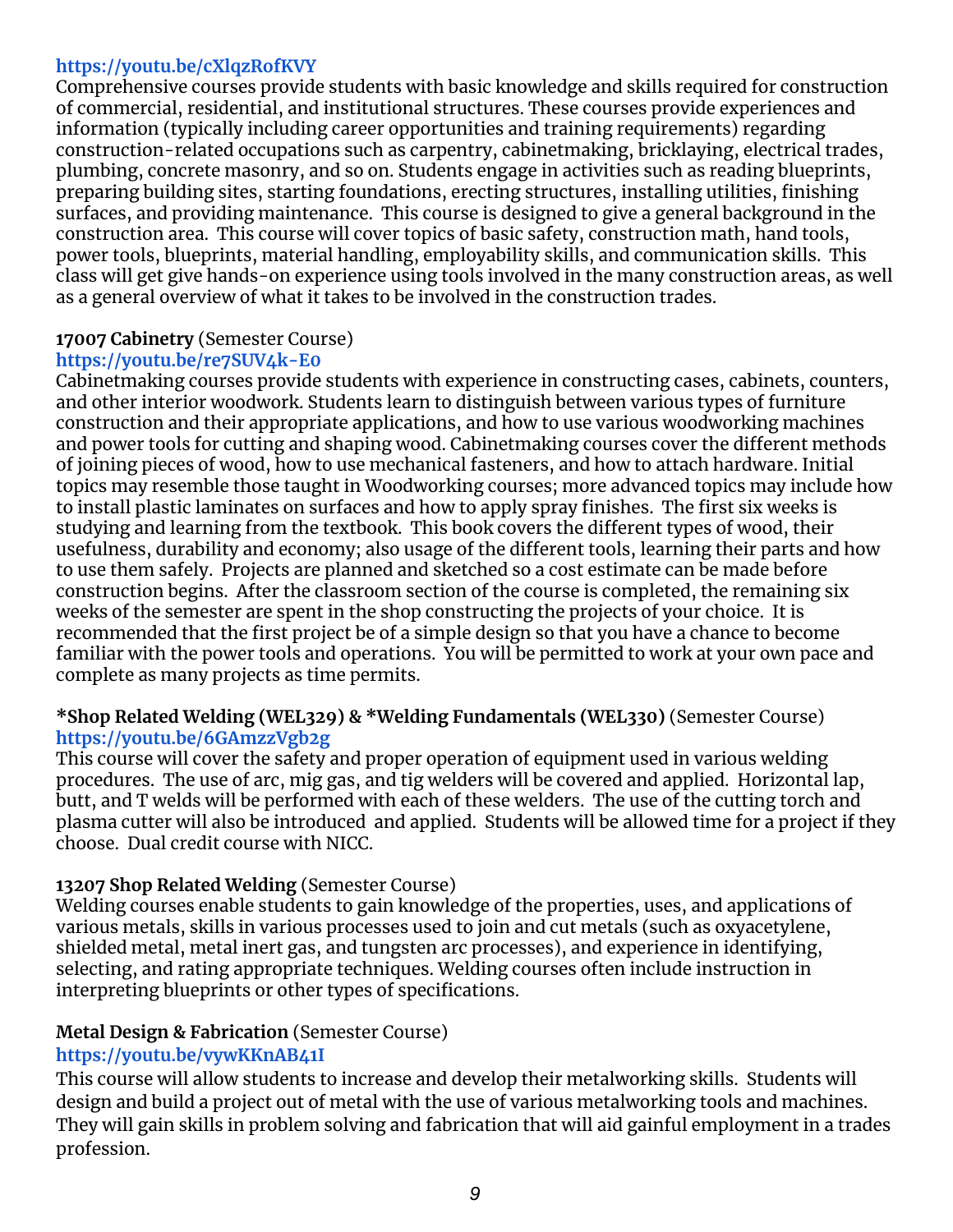#### **17010 Plumbing & Electricity** (Semester Course)

#### [https://youtu.be/3grUobm2\\_b4](https://youtu.be/3grUobm2_b4)

Home Maintenance courses provide students with knowledge and skills related to devices and systems found in the home. Course content may include electrical wiring, plumbing, window and door repair and installation, wall and floor repair and finishing, furniture repair and finishing, and small appliance repair. This one semester course takes a look at basic electricity, plumbing, and residential wiring . The course of study includes: the basics of electricity and plumbing, how electricity and plumbing works, alternating current motors, water and drain systems, how we get electricity and water to home, and all areas of wiring and plumbing which your home and other buildings use. The majority of the class is spent on residential or home wiring and plumbing, for example: switches, lights, receptacles, sinks, waterlines, gas lines, and drains. The class is designed to give as much "hands-on" experience as possible.

#### **Home Maintenance & Repair** (Semester Course)

#### <https://youtu.be/AgzjoEWcwoY>

What are the biggest purchases of our lives, our vehicles and our homes? This class will take the basics of ownership and maintenance of both and teach you how to take care of them. This class will look at construction, reading floor plans, plumbing, electrical and maintenance of a house. The class will also look at the maintenance and purchase of small gasoline engines and automobiles. This class is for all students.

#### **21102 Drafting/CAD** (Semester Course)

#### **<https://youtu.be/LVwWydPlv2k>**

This one semester course will teach the student to visualize and express their own ideas graphically as well as interpret the ideas of others. Mechanical and architectural drafting is open to anyone and is recommended for anyone thinking about going into engineering, architecture, interior design, or trade school, as well as those who just want to be able to express their ideas concretely.

# **English/Language Arts**

#### **01001 English 1** (Year Course) Required

#### <https://youtu.be/-D4TitLWDJY>

Formerly known as English 9, this course concentrates on a complete review of English grammar, World Literature, study skills and the writing process. The study of literature is aimed at improving the students' thinking, problem solving, discussion, viewing, and writing skills while increasing their understanding and appreciation of literature. One unit on classical mythology will be completed. Vocabulary, spelling, and journaling also will be completed throughout the year.

#### **01002 English 2** (Year Course) Required

#### <https://youtu.be/ZAGefUV4V4M>

English/Language Arts II (10th grade) courses usually offer a balanced focus on composition and literature. Typically, students learn about the alternate aims and audiences of written compositions by writing persuasive, critical, and creative multi-paragraph essays and compositions. Through the study of various genres of literature, students can improve their reading rate and comprehension and develop the skills to determine the author's intent and theme and to recognize the techniques used by the author to deliver his or her message.

#### **01003 English 3** (Year Course) Required

#### <https://youtu.be/JPkBtd-KRu4>

The emphasis of this course is the study of the writing process and the appreciation of British Literature. This course will focus on British Literature from early English until modern English.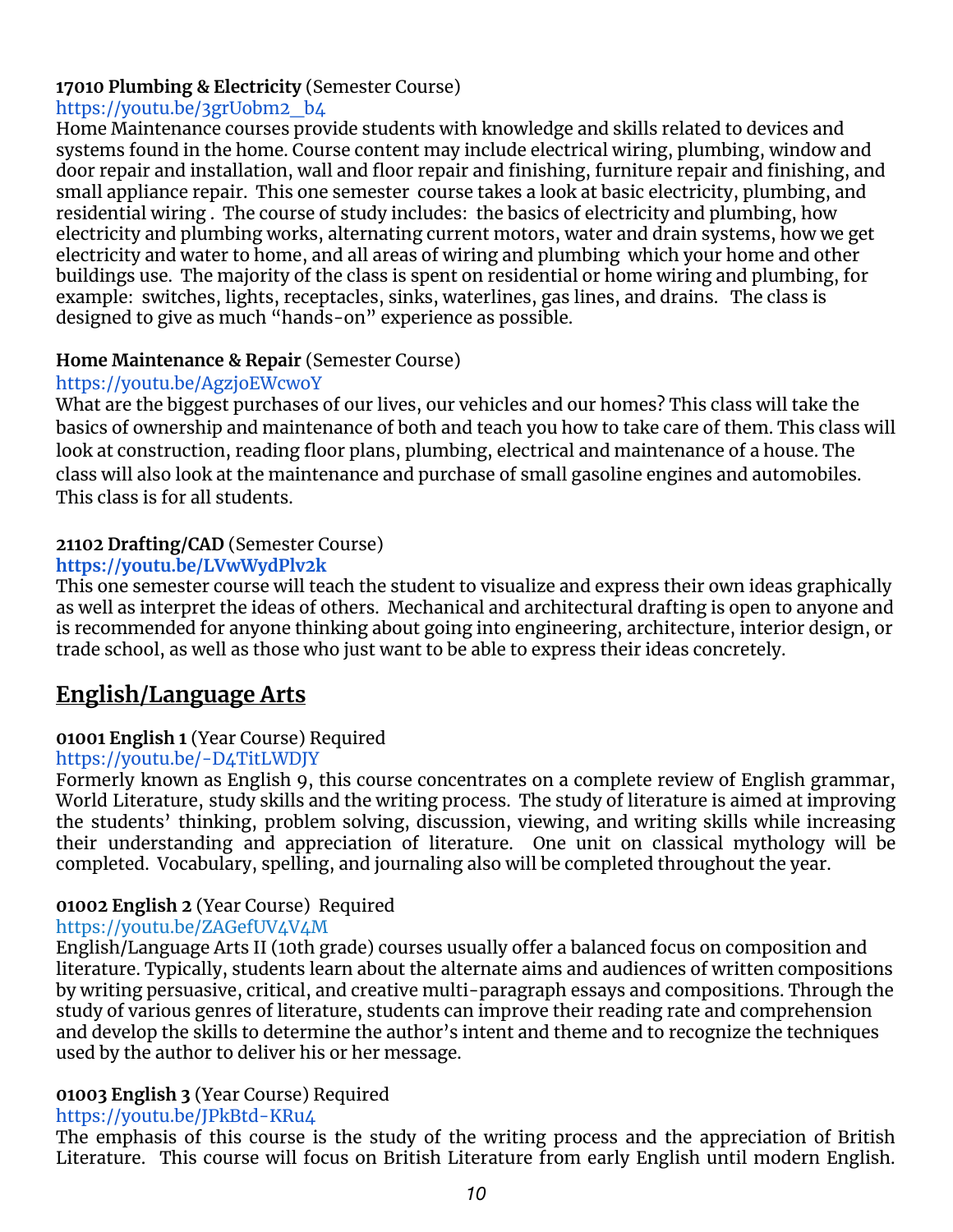Team participation skills will be developed. Authors' lives and the time period from which they wrote will be accented. Literary techniques will be studied. Discussion, interpretation, and problem solving skills will be stressed. At least one full-length classic British novel will be studied. Vocabulary will be studied weekly throughout the year. All final written assignments require the use of a word processor. This course is designed to refine students' communication skills and to help them further prepare to enter the world of work.

#### **01155 Speech** (Semester Course) Required

Speech 1 <https://youtu.be/X7NmUM6tFPA>

#### Speech 2 <https://youtu.be/eFUMbL9Fusg>

Communications courses focus on the application of written and oral communication skills through a variety of formal and informal experiences. The courses are performance-based and emphasize effective interpersonal and team-building skills. Communications courses may also involve the study of how interpersonal communications are affected by stereotypes, nonverbal cues, vocabulary, and stylistic choices.

#### **01105 Foundations of Writing** (Semester Course)

This class offers a review and honing of writing skills in various formats. Essays are written that follow formats such as descriptive, narrative, illustrative and other common forms needed for responding to life's events. Students will read and respond to mentor texts before choosing topics and authoring their own essays that meet the studied types of formats.

#### **01060 Modern Authors and Poets** (Semester Course)

Full-length novels and poems are studied that have been written about important events, emotions, and prejudices overcome and succumbed to by the characters involved. The skills that authors use to create vivid and believable characters in both fictional and nonfictional writings are discussed. Students are viewing texts written during the twentieth and twenty-first centuries with in-depth discussion about the relevance of the topic to real life and its power to remain memorable and useful to the times. Students have opportunities to respond to the storyline and critique the writing style.

#### **01062 Classical Literature** (Semester Course)

#### <https://youtu.be/kVBziSOwaqA>

This class will be the study of classical literature. Author studies will be done with authors such as Dickens, Hawthorne, Bronte, Wilder, and others. The writings will be compared to modern literature to seek patterns with subject matter, style, vocabulary and themes. Writing skills will be reinforced through responses to literature, narratives and descriptive papers. Critiques of the literature will be written.

#### **01103 \*College Composition 1 ( ENG105)** (Semester Course)

#### <https://youtu.be/tT88mPBh2Ws>

This class offers preparation for the types of communication and thought essential to academic and working-world success. The course focuses on writing as a process and is intended to help students identify and refine their own personal writing. Students will prepare for their college experience. Dual credit course.

Prerequisite: Accuplacer test or ACT Score

#### **01103 \*College Composition 2 (ENG106)** (Semester Course)

#### <https://youtu.be/tT88mPBh2Ws>

This is a writing course that focuses on writing as a process with emphasis on persuasion, evaluation, analysis, investigation, and research and documentation of sources. Students will prepare for their college experience. Dual credit course.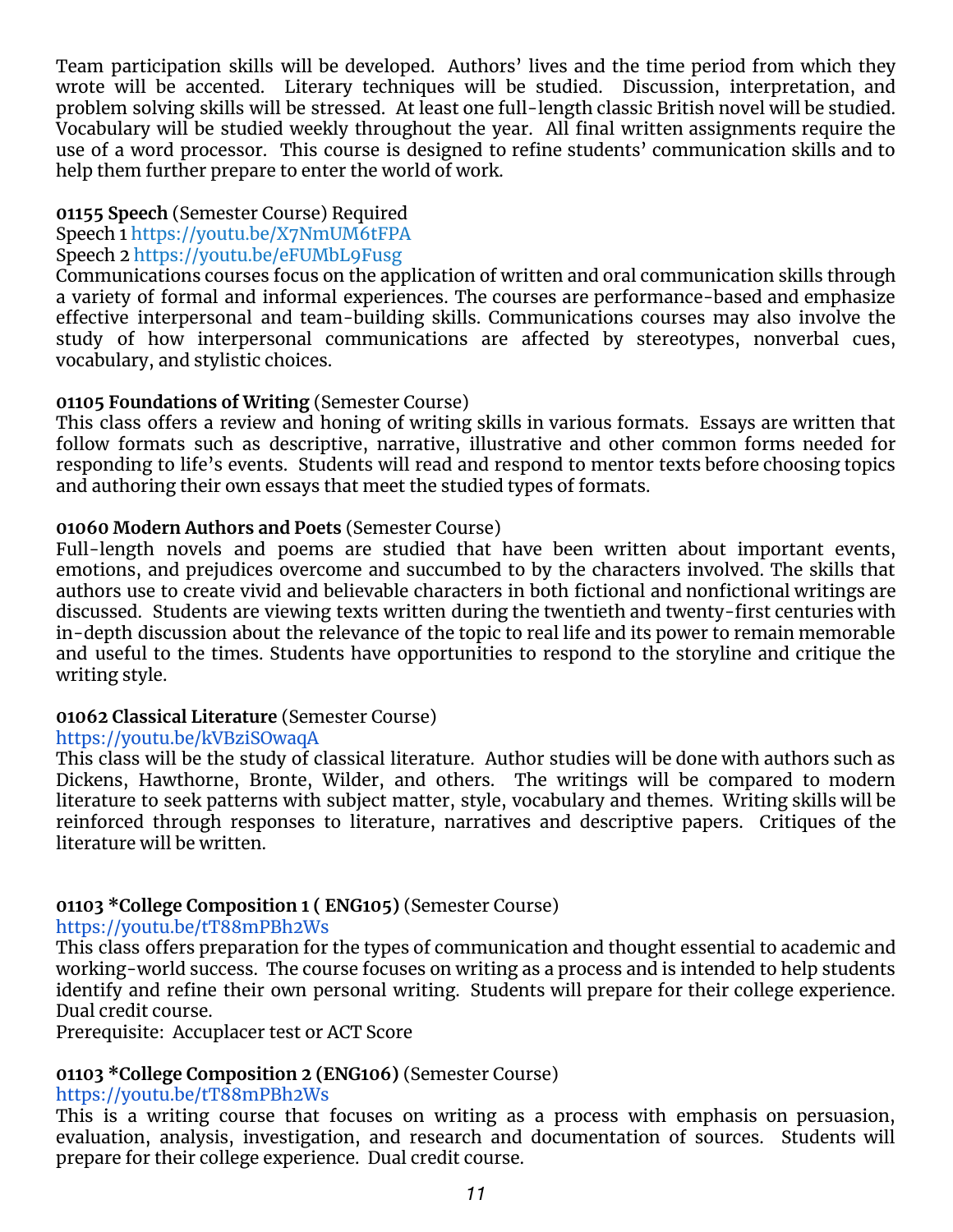Prerequisite: College Composition I.

**01064 Star Wars & Shakespeare** (Semester Course) <https://youtu.be/qaR16uFDG9Y>

01105 Technical Writing (Semester Course) <https://youtu.be/P9MF2AJXM4M>

**01051 Great Novels** (Semester Course) <https://youtu.be/HDEDjLajQa8>

**01058 Mythology** (Semester Course) <https://youtu.be/AbHaAueE538>

# **Gifted & Talented**

#### **22106 Gifted and Talented**

The high school Gifted and Talented Program is designed to provide intellectual and creative challenges to those students who have already been identified for the TAG program. The emphasis of the TAG class is to provide opportunities for gifted students to devote time to an intensive, research based independent study in an area of personal interest. Other topics or competitions that students may participate in include, but are not limited to: understanding their personal giftedness, book analysis, class research projects, inductive and deductive logic. Students may also pursue Advanced Placement opportunities through the Iowa Online Academy. There will also be vocabulary study and effective domain projects completed as part of this course.

## **Human Services**

#### **19052 Child Development 1** (Semester Course)

#### **<https://www.youtube.com/watch?v=ed9Fvi10Sys>**

This is a semester long course that meets every day and is offered to any student in grades 10-12. Students will learn and discuss topics such as conception, prenatal development, the birthing process, and early childhood development.

#### **19052 Child Development 2** (Semester Course)

#### <https://www.youtube.com/watch?v=ed9Fvi10Sys>

This is a semester long course that meets every day and is offered to students in grades 10-12. Students will continue exploring the development of toddlers and elementary aged children.

#### **19253 Sports Nutrition** (Semester Course)

#### **<https://www.youtube.com/watch?v=AL7oxx0RLg8>**

This is a semester long course that meets everyday and introduces students to the world of nutrition (food groups, nutrients, and exercise) and how the food they eat affects their body and performance along with what and how to eat in order to keep your body healthy. This class is not only for athletes but for those students who want to live a healthy lifestyle. Learn how to get the peak performance from your body by eating and training in a healthy manner.

#### **19252 ProStart 1** (Year Course)

#### [https://www.youtube.com/watch?v=77B3r\\_P61lw](https://www.youtube.com/watch?v=77B3r_P61lw)

This is a year-long course that introduces students to the world of food service. Students will have the opportunity to take a national test and earn college credit. Topics include the following: 1. Foodservice history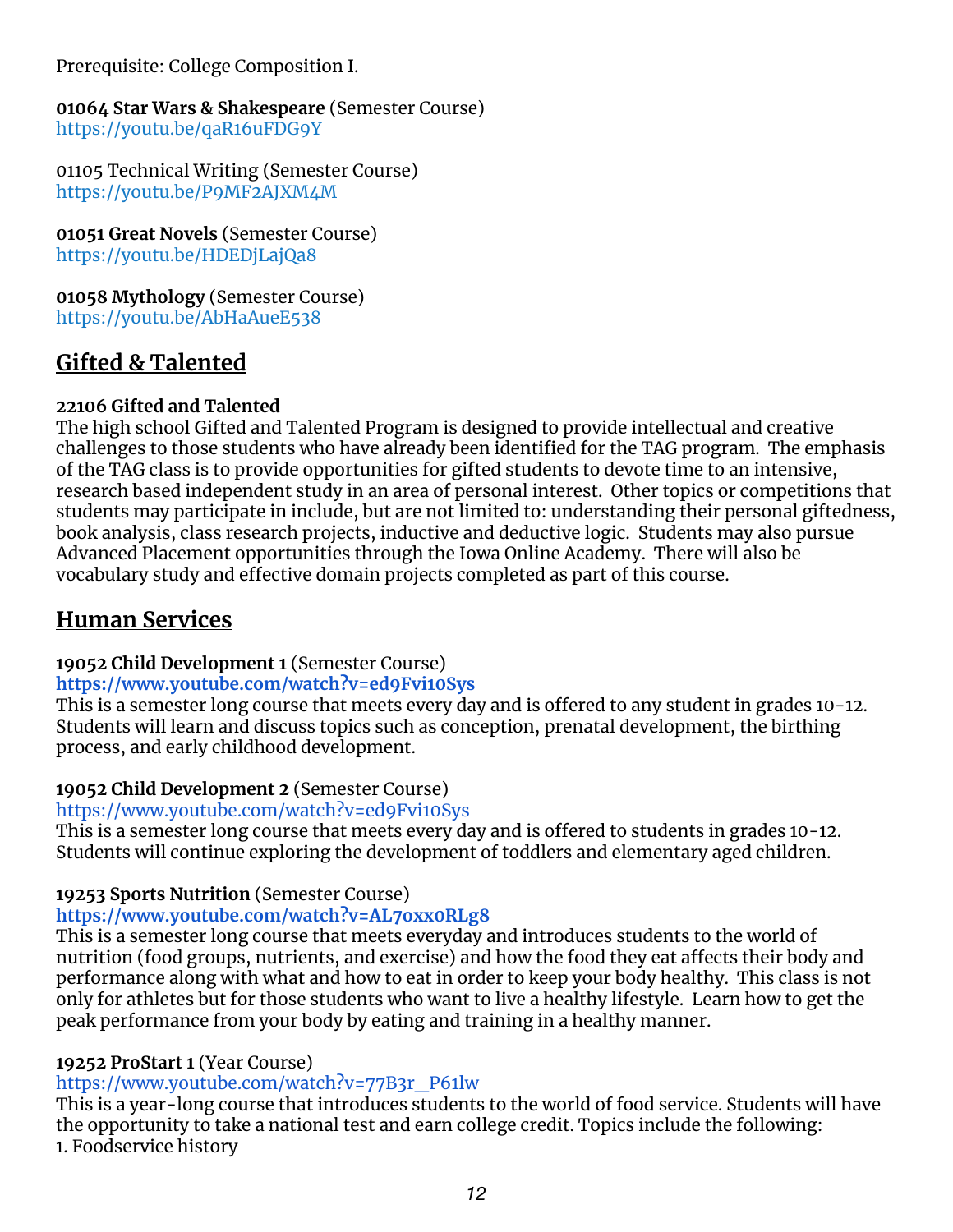- 2. Keeping Food Safe
- 3. Workplace Safety
- 4. Kitchen Essentials
- 5. Stocks, Sauces, and Soups
- 6. Communication
- 7. Management Essentials
- 8. Fruits & Vegetables
- 9. Serving Your Guests
- 10. Potatoes & Grains
- 11. Building a Successful Career in the Industry

#### **19252 ProStart 2 (**Year Course)

This is a year-long course that introduces students to the world of food service. Students will have the opportunity to take a national test and earn college credit. Topics include the following: 1. Breakfast Food & Sandwiches

- 2. Nutrition
- 3. Cost Control
- 4. Salads and Garnishing
- 5. Purchasing and Inventory
- 6. Meat, Poultry, and Seafood
- 7. Marketing
- 8. Desserts and Baked Goods
- 9. Sustainability in the Restaurant and Foodservice Industry
- 10. Global Cuisine 1: The Americas
- 11. Global Cuisine 2: Europe, the Mediterranean, the Middle East, and Asia

#### **22003 \*Pre-Employment Strategies (SDV:153)** (Semester Course)

Basic introduction to skills necessary for entry-level employment positions. Networking with local employers will be a key component. A work performance rating and a National Career Readiness Certificate will be awarded based on WorkKeys testing results which will be recognized in interviewing and compensation practices of some local employers. Stresses options for continuing education through NICC programs. This course is a requirement for students in the Career Link program through NICC. Dual credit course.

# **Iowa Big North**

**0152 Universal Constructs** General elective credit students can earn through IBN. **22003 Iowa Big English**

# **Mathematics**

## **02052 Algebra 1 (**Year Course)

#### <https://www.youtube.com/watch?v=EiQ7keRz3JI>

This first course in algebra covers the basic structure of the real number system. Topics covered include introduction to algebra, working with real numbers, solving and graphing one-step and two-step equations and inequalities, polynomials and translating word problems into equations, factoring polynomials, fractions, applying fractions, linear equations and systems, introduction to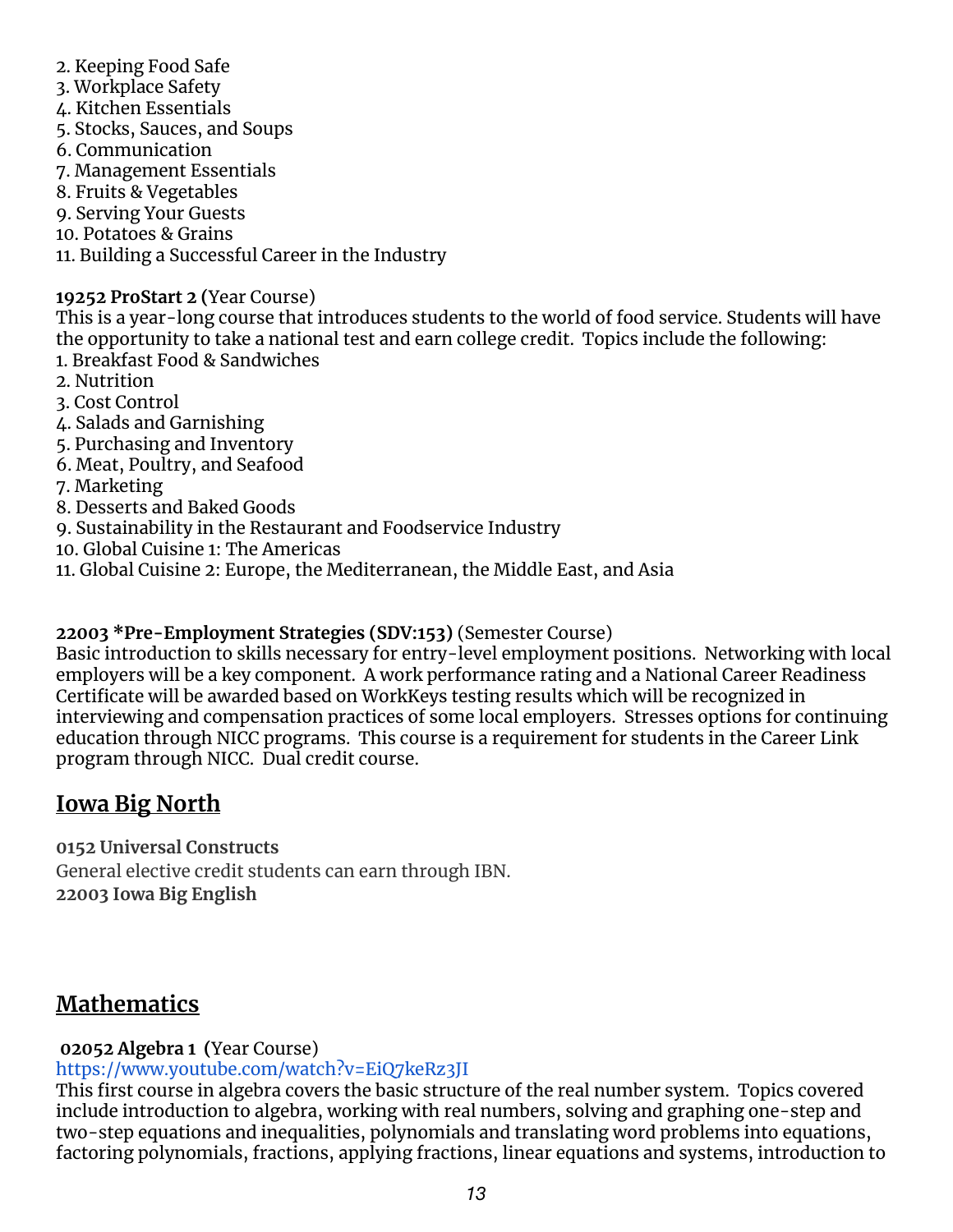functions, inequalities, rational and irrational numbers, and solving and graphing quadratic functions. The emphasis is on the structure of algebra and learning the language of algebra. (Linear equations are getting moved to 8th grade math)

#### **02072 Geometry (**Year Course)

#### <https://www.youtube.com/watch?v=6nYLRn1mi6U>

The purpose of geometry is to teach the basic properties of plane figures, such as the triangle, parallelogram, square, rectangle, and circle. There are also units on deductive and inductive reasoning, parallel and perpendicular lines, congruent triangles, similar polygons, construction of geometric shapes using a compass and a straightedge, and finding areas and volumes. Geometry also helps develop the logic required for doing formal proofs. The knowledge will aid students in any endeavor, whether it includes math or not.

#### **02056 Algebra 2 (**Year Course)

#### <https://www.youtube.com/watch?v=5DTbUCV-okg>

Topics covered in Algebra II will include reviewing and increasing the skills involved with positive and negative numbers and zero, the solution of linear equations in two and three variables, solving verbal problems, properties of polynomials and rational expressions, linear and quadratic functions, exponential and logarithmic functions, and developing irrational numbers and complex numbers.

#### **02110 Pre-Calculus (**Year Course)

#### <https://youtu.be/hvI51kSTJaY> (same video as Trigonometry)

This one-year course includes trigonometry and pre-calculus topics as well as a variety of other topics. Pre-calculus topics include polynomial functions, rational functions, trig functions, analytic trig, vectors in a plane, complex numbers, systems of equations and inequalities, matrices, determinants, sequences, series, and mathematical induction. Other topics covered are progressions, binomial expansions, permutations, combinations, graph theory, probability, statistics, rates of change, and sets of numbers. Pre-calculus meets the entrance requirements of three years of high school math for 4-year colleges. Students who plan to attend a 4-year college should take this course.

#### **02103 Trigonometry** (Semester Course)

#### <https://youtu.be/hvI51kSTJaY> (same video as Pre-Calculus)

Trigonometry courses prepare students for eventual work in calculus and typically include the following topics: trigonometric and circular functions; their inverses and graphs; relations among the parts of a triangle; trigonometric identities and equations; solutions of right and oblique triangles; and complex numbers.

#### **02205 \*Statistics (MAT156)** (Semester Course)

Introduces the basic methods of statistical reasoning to help develop the ability to summarize data, interpret data, and draw conclusions based on the data. (48/0) Prerequisite: A minimum grade of Cin MAT-102, MAT-747, or qualifying placement scores. Dual credit course. 3 NICC credits.

#### **02153 Technical Math** (One Semester)

General math skills applied here to various technical math problems giving students the opportunity to work through hands-on daily math problems.

## **Music**

#### **05110 Choir** (Year Course- every other day)

Chorus courses provide the opportunity to sing a variety of choral literature styles for men's and/or women's voices and are designed to develop vocal techniques and the ability to sing parts. This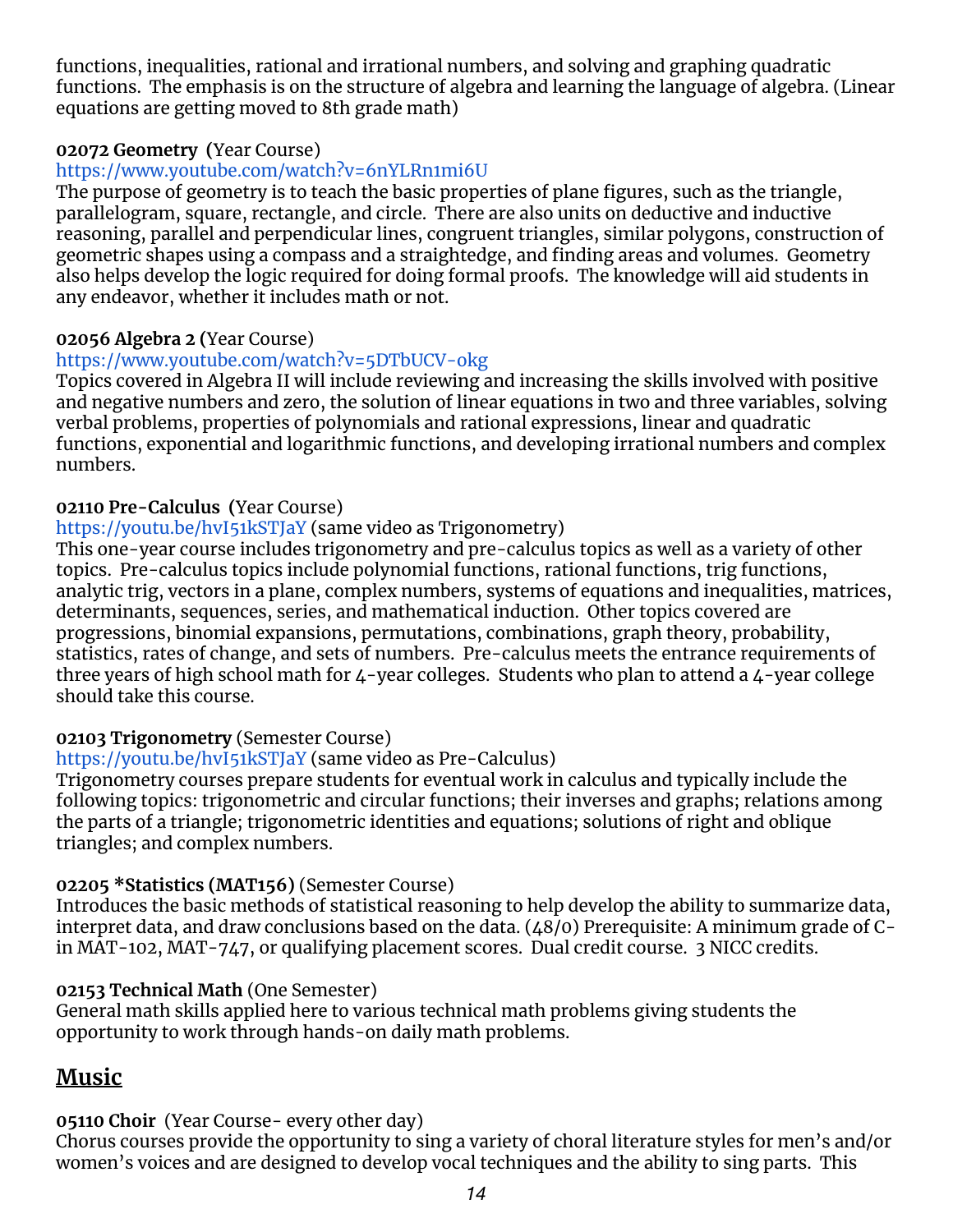class is a three-semester elective course that focuses primarily on music performance. A variety of music is studied, and students will be introduced to and explore different styles, genres, and cultures. Music fundamentals, taught through music theory, and music history are also important aspects of this class, in addition to ensemble participation. Students will complete worksheets, evaluate personal performances, and participate in out-of class performances in addition to required concerts. Students have the opportunity to perform in concert choir, Wildcat Singers, solo and ensemble contests, and perform the National Anthem at athletic events. Honor choir experiences are also offered.

#### **05101 Band** (Year Course- every other day)

General Band courses develop students' technique for playing brass, woodwind, and percussion instruments and cover a variety of non-specified band literature styles (concert, marching, orchestral, and modern styles). Band is a performance-oriented course that provides students with the opportunity to perform in marching band, pep band, and solo and ensemble contest. Students may also have the opportunity to participate in Flag Corps, Honor Bands, and festivals. Each year of band builds upon skills and concepts learned in the previous year(s), and because of this, no high school students may be admitted to band without permission from the director.

#### **05113 Music Theory** (Year course)

# **Physical Education/Health**

#### **08001 Physical Education** (Required each year)

The physical education department provides numerous activities to help develop the physical fitness of each individual and acquaint the student with a wide variety of activities. Upon completion of 4 years of physical education, the student will understand that through proper diet and activity they can lead a healthy life. The department's goal is that each student will be given the opportunity to understand different types of fitness activities which include personal fitness, individual / dual sports, team sports, and recreational games. Daily personal fitness activities include strength training, speed / power training, movement / flexibility based activities, core based activities, and injury prevention. Sport activities are presented annually or biannually with each unit lasting about three weeks. Some team and individual activities include; softball, basketball, soccer, flag football, volleyball, floor hockey, weight lifting, badminton, pickleball, team handball, speedball, and lacrosse. Some recreational activities may include archery, fishing, ping pong, bocce ball, horseshoes, disc golf, ladder golf, and bean bag toss. Periodically, students will also participate in games of wiffleball, kickball, dodgeball, or capture the flag. Dressing for class is required and failure to do so will result in half credit for that day. A student is required to take Physical Education 1 semester per academic year.

#### **Health 1: Introduction to Health** (Year Course- every other day opposite of PE) Required **<https://www.youtube.com/watch?v=zZRYg7x3Jko>**

Riceville Community School's health course is designed to establish, promote and support health-enhancing behaviors for students. *National Health Education Standards and Performance Indicators* are used as a guideline for the curriculum covered throughout the class. The following standards provide a framework for student goals in relation to health education:

#### **Health 2: First Aid and Safety** (Semester Course)

#### <https://www.youtube.com/watch?v=zZRYg7x3Jko>

This class is designed to further explore concepts covered in Health 1. Throughout the course, various health topics will be discussed which include, but are not limited to, physical fitness; nutrition; mental health; substance abuse; family health; sexual health; and financial literacy. Throughout the course of the curriculum, there will be an emphasis on first aid and safety. These topics will be covered to increase the knowledge base for individual safety and the safety of others.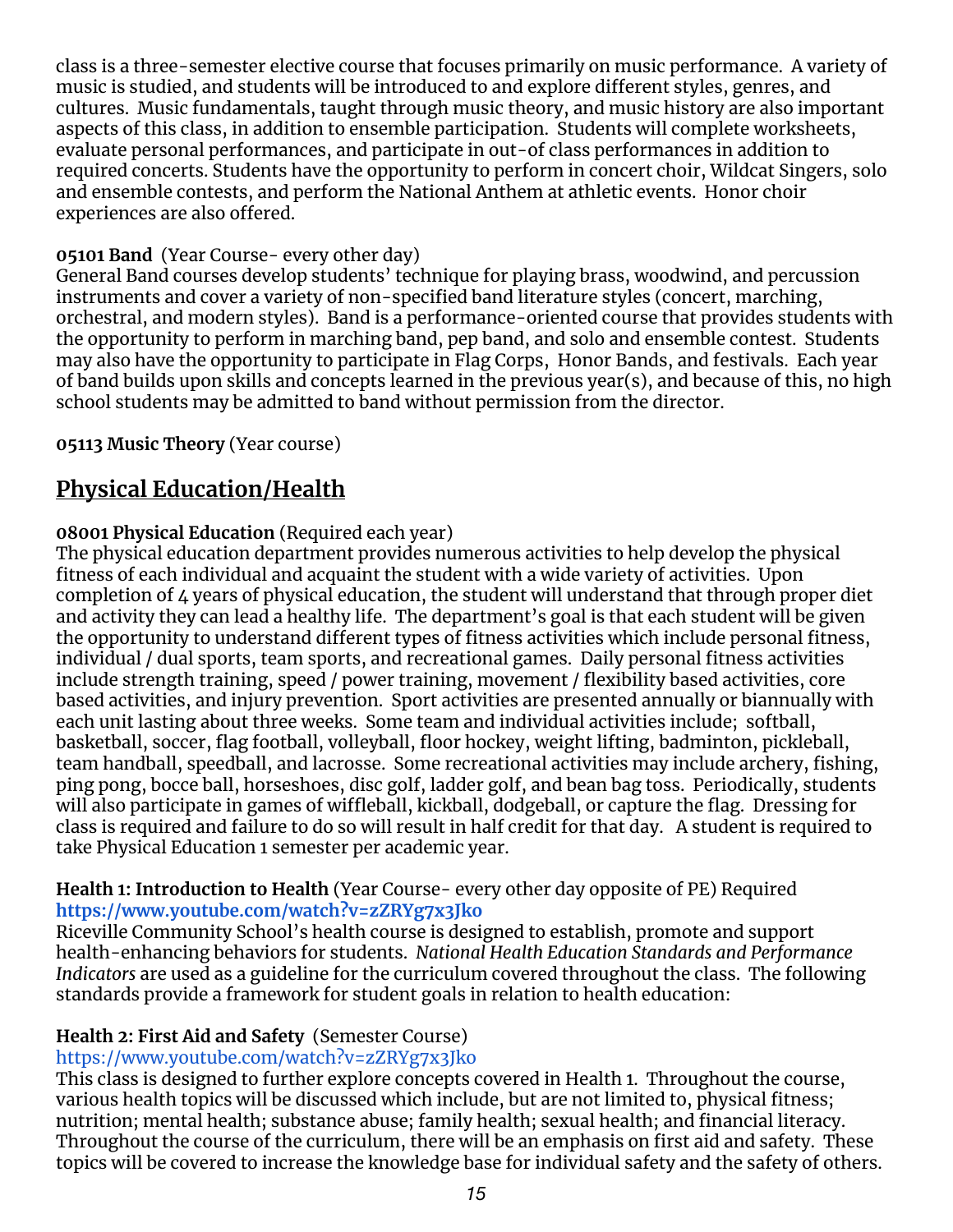## **Science**

#### **03051 Biology** (Year Course) Required

#### <https://youtu.be/sgxESvwRxXM>

Biology is designed to provide information regarding the fundamental concepts of life and life processes. This course will include topics as cell structure and function, general plant and animal physiology, genetics, and taxonomy.

#### **03159 Physical Science** (Year Course) Required

#### <https://youtu.be/QFzZeOeBxvw>

Physical Science involves the study of the structures and states of matter. This course offers students an opportunity to become more acquainted with the physical world around them. Through the use of audio-visual, traditional and computer-based experiments, class discussion, and group interaction, each student is led to an appreciation of the diversity of matter, various forms of energy, wave phenomenon, electromagnetism, and everyday physical and chemical interactions.

#### **03101 Chemistry** (Year Course)

#### <https://youtu.be/IdeEOHViVg0>

Chemistry involve studying the composition, properties, and reactions of substances. This course will explore such concepts as the behaviors of solids, liquids, and gases, chemical reactions, and atomic structure. Chemical formulas and equations and nuclear reactions are also studied. High school chemistry is very important for anyone who plans to go to college and especially important for careers in agriculture, science, health-related careers, environment, etc.

#### **03151 Physics** (Year Course) Junior/Senior Level

#### <https://youtu.be/ddfL0Iyuuys>

Physics involves the study of the forces and laws of nature affecting matter, such as equilibrium, motion, momentum, and the relationships between matter and energy. The study of physics includes examination of sound, light, and magnetic and electric phenomena. This course is especially important for anyone planning a career in science, engineering, many health-related and construction-related careers.

#### **03053 Anatomy & Physiology 1 and 03053 Anatomy & Physiology 2:** (One Semester Each) **<https://www.youtube.com/watch?v=dXr0SQPe39o&t=1s>**

The *Anatomy and Physiology* course will enable students to develop an understanding of the relationships between the structures and functions of the human body. Covered topics will include: mechanisms for maintaining homeostasis, chemistry of life, cells, tissues, integumentary system, musculoskeletal system, nervous system, sensory organs, endocrine system, circulatory system, respiratory system, digestive system, urinary system, reproductive system, and fetal development. This course will involve laboratory activities, projects, dissections, textbook materials, models, diagrams, and journal writings.

#### **Diseases of the Human Body:** (Semester Course)

#### **<https://www.youtube.com/watch?v=6xGbPsnMXs8>**

This course will relate to the study of human diseases and organ system involvement, including physical signs and symptoms, prognoses, and common complications and their management. Covered topics will include: infectious diseases, neoplasms, congenital disorders, mental illnesses, and diseases/disorders of the major human body systems (urinary, reproductive, digestive, respiratory, cardiovascular, nervous/sensory, endocrine, musculoskeletal, and integumentary). Coursework will involve microbiology discussions, laboratory activities, projects, textbook materials, online research, and journal writings.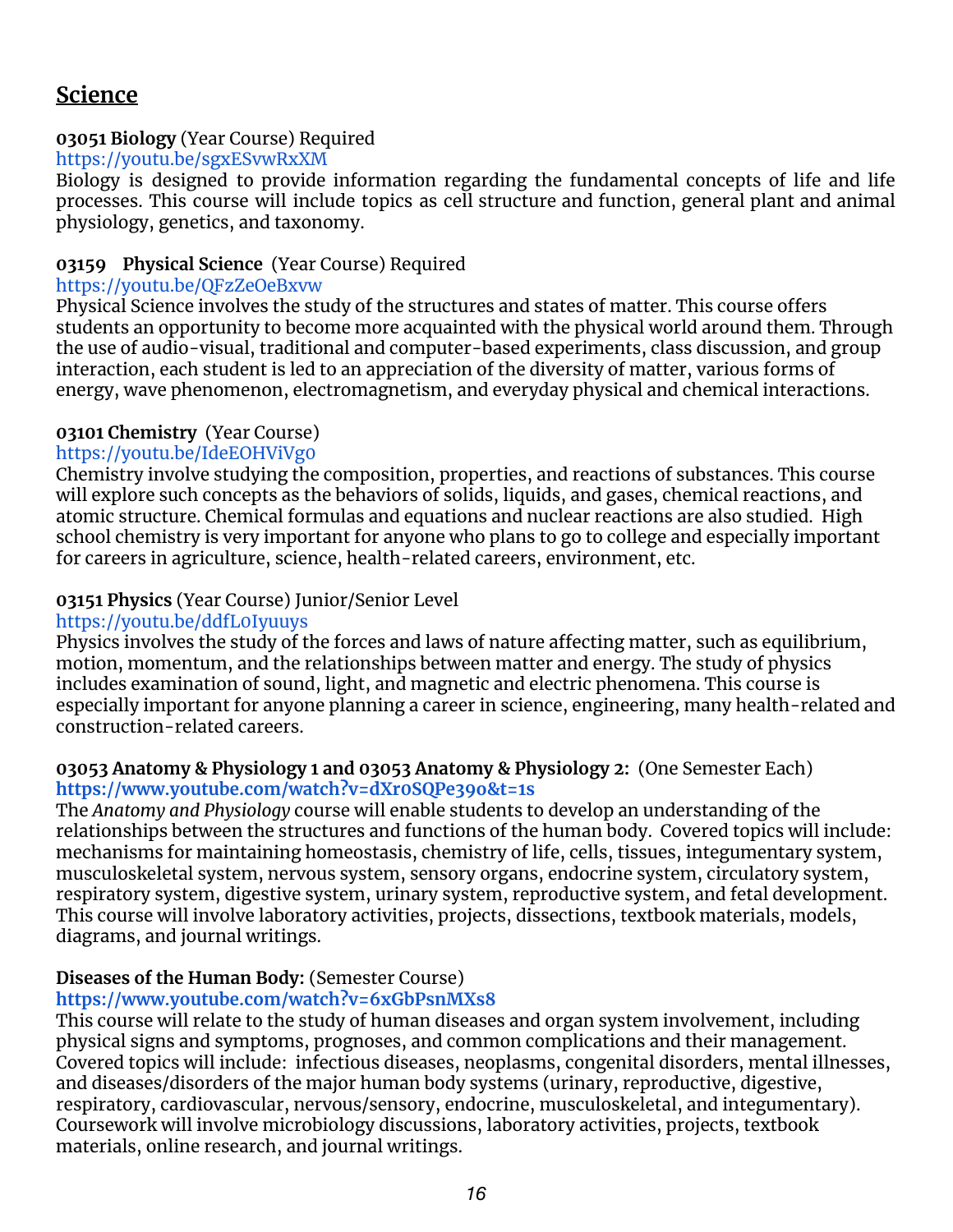#### **03062 The Natural World:** (Semester Course)

#### <https://www.youtube.com/watch?v=wfEQTKTA7s4>

*The Natural World* course will be concerned with earth, space, and environmental sciences. Through the coursework, students will receive instruction on various topics related to the world around us...on land, in the water, in the Earth's atmosphere, and beyond. Covered topics will include: chemical reactions and energy in the environment, matter/energy in ecosystems/organisms, interdependent relationships in ecosystems, natural selection and evolution, space systems, history of Earth, weather and climate, and human sustainability. Coursework will involve laboratory activities, projects, textbook materials, journal writings, and engineering design relating to global environmental issues.

#### **03060 Microbiology** (Semester Course)

Microbiology courses provide students with a general understanding of microbes, prokaryotic and eukaryotic cells, and the three domain systems. Additional topics covered may include bacterial control, cell structure, fungi, protozoa, viruses and immunity, microbial genetics, and metabolism.

#### **03003 Environmental Science** (One Semester)

This course takes a look at various ecosystems and how they work together allowing students many hands-on opportunities to learn about the environment and apply skills.

## **Social Science**

#### **04101 American History**(Year Course) Required

#### [https://youtu.be/dEN8UYl\\_xOs](https://youtu.be/dEN8UYl_xOs)

US History - Comprehensive course provides students with an overview of the history of the United States, examining time periods from discovery or colonialism through World War II. This course typically includes a historical overview of political, military, scientific, and social developments. Course content may include some history of the North American peoples before European settlement.

#### **04051 World History,** (Year Course) Required

#### <https://youtu.be/Hqtc1QNJ3g8>

World History—Overview courses provide students with an overview of the history of human society from early civilization to the contemporary period, examining political, economic, social, religious, military, scientific, and cultural developments. World History—Overview courses may include geographical studies, but often these components are not as explicitly taught as geography.

#### **04151 American Government,** (Semester Course) Required

#### <https://www.youtube.com/watch?v=LVoA5LuHm6k>

U.S. Government—Comprehensive courses provide an overview of the structure and functions of the U.S. government and political institutions and examine constitutional principles, the concepts of rights and responsibilities, the role of political parties and interest groups, and the importance of civic participation in the democratic process. These courses may examine the structure and function of state and local governments and may cover certain economic and legal topics.

#### **04254 Psychology** (Semester Course)

#### <https://www.youtube.com/watch?v=HcwAKrYX9G8>

Psychology courses introduce students to the study of individual human behavior. Course content typically includes (but is not limited to) an overview of the field of psychology, topics in human growth and development, personality and behavior, and abnormal psychology.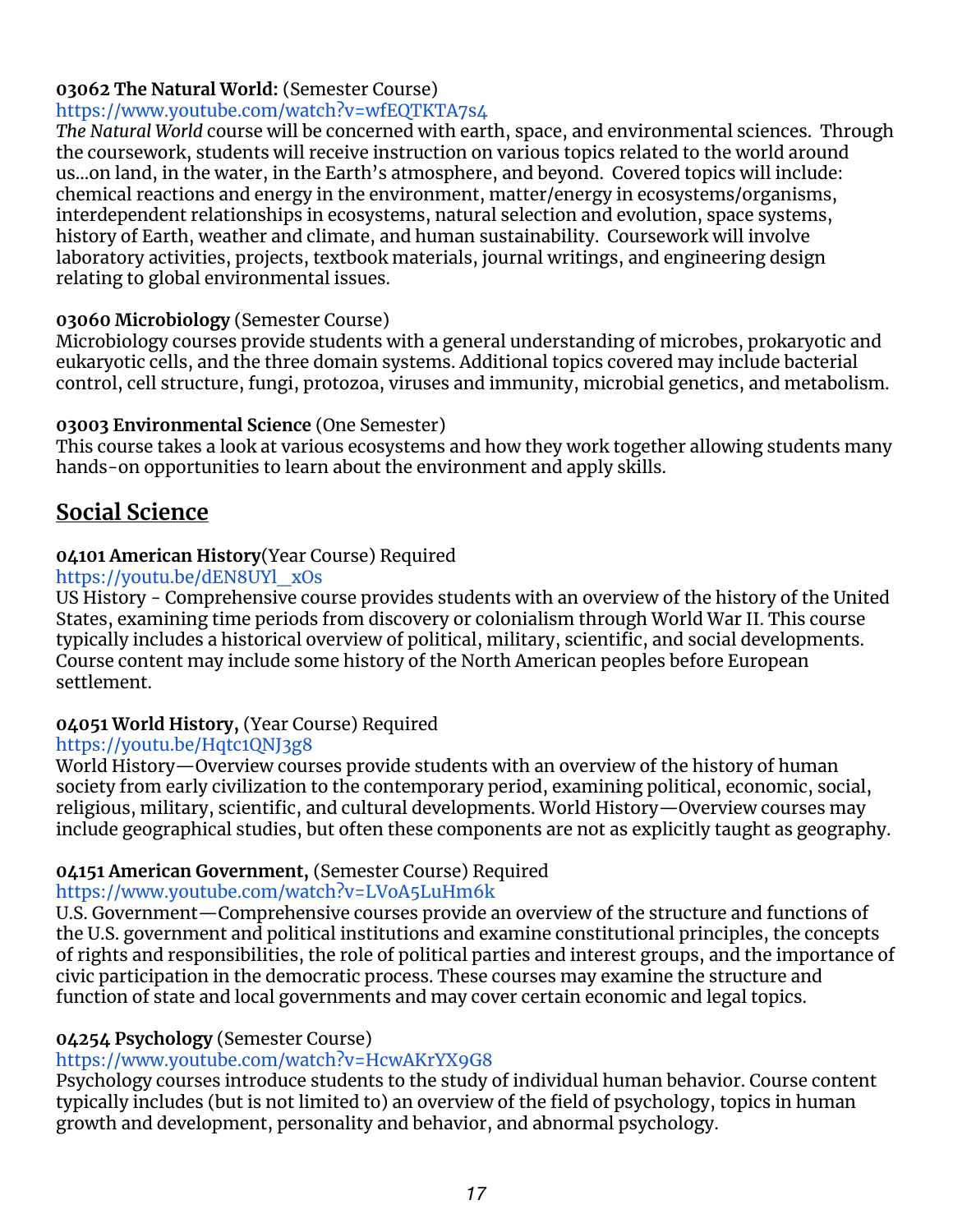#### **04258 Sociology** (Semester Course)

#### [https://www.youtube.com/watch?v=\\_JDBpU1cA8A](https://www.youtube.com/watch?v=_JDBpU1cA8A)

Sociology courses introduce students to the study of human behavior in society. These courses provide an overview of sociology, generally including (but not limited to) topics such as social institutions and norms, socialization and social change, and the relationships among individuals and groups in society.

#### **04106 Current Issues** (Semester Course)

#### https://www.youtube.com/watch?v=ZPB8nQgcYUE

Contemporary U.S. Issues courses study the political, economic, and social issues facing the United States, with or without an emphasis on state and local issues. These courses may focus on current issues or may examine selected issues that span throughout the 20th century to the present.

#### **04201 Economics,**(Semester Course) Required

#### <https://www.youtube.com/watch?v=XQ4dpTndKcQ>

Economics courses provide students with an overview of economics with primary emphasis on the principles of microeconomics and the U.S. economic system. These courses may also cover topics such as principles of macroeconomics, international economics, and comparative economics. Economic principles may be presented in formal theoretical contexts, applied contexts, or both.

#### **04001 World Geography** (Semester Course)

World Geography courses provide students with an overview of world geography, but may vary widely in the topics they cover. Topics typically include the physical environment; the political landscape; the relationship between people and the land; economic production and development; and the movement of people, goods, and ideas.

# **Study Skills**

#### **22003 Transitional Skills** (Year Course) Required if student has an IEP

#### <https://youtu.be/5oJ3CvivsRY>

Transitional kills is a year long class that offers students the opportunity to hone skills necessary for succeeding in academics. Student goals will be discussed and established, as well as looking at the positives of using a planner, be it daily, weekly or monthly. Strategies and skills will be presented for test-taking and note taking. Visual aids will be a topic to discuss as to interpreting them and creating aids for assignments or projects. Graphic organizers, strategies for remembering information, and interpreting graphs are also topics in this class.

# **Visual Art**

#### **05154 Introduction to Art** (Semester Course)

#### <https://youtu.be/cWkkWw9ieZw>

Comprehensive courses provide students with the knowledge and opportunity to explore an art form and to create individual works of art. These courses may also provide a discussion and exploration of career opportunities in the art world. Initial courses cover the language, materials, and processes of a particular art form and the design elements and principles supporting a work of art. As students advance and become more adept, the instruction regarding the creative process becomes more refined, and students are encouraged to develop their own artistic styles. Although Creative Art courses focus on creation, they may also include the study of major artists, art movements, and styles.

#### **05156 Drawing & Design** (Semester Course)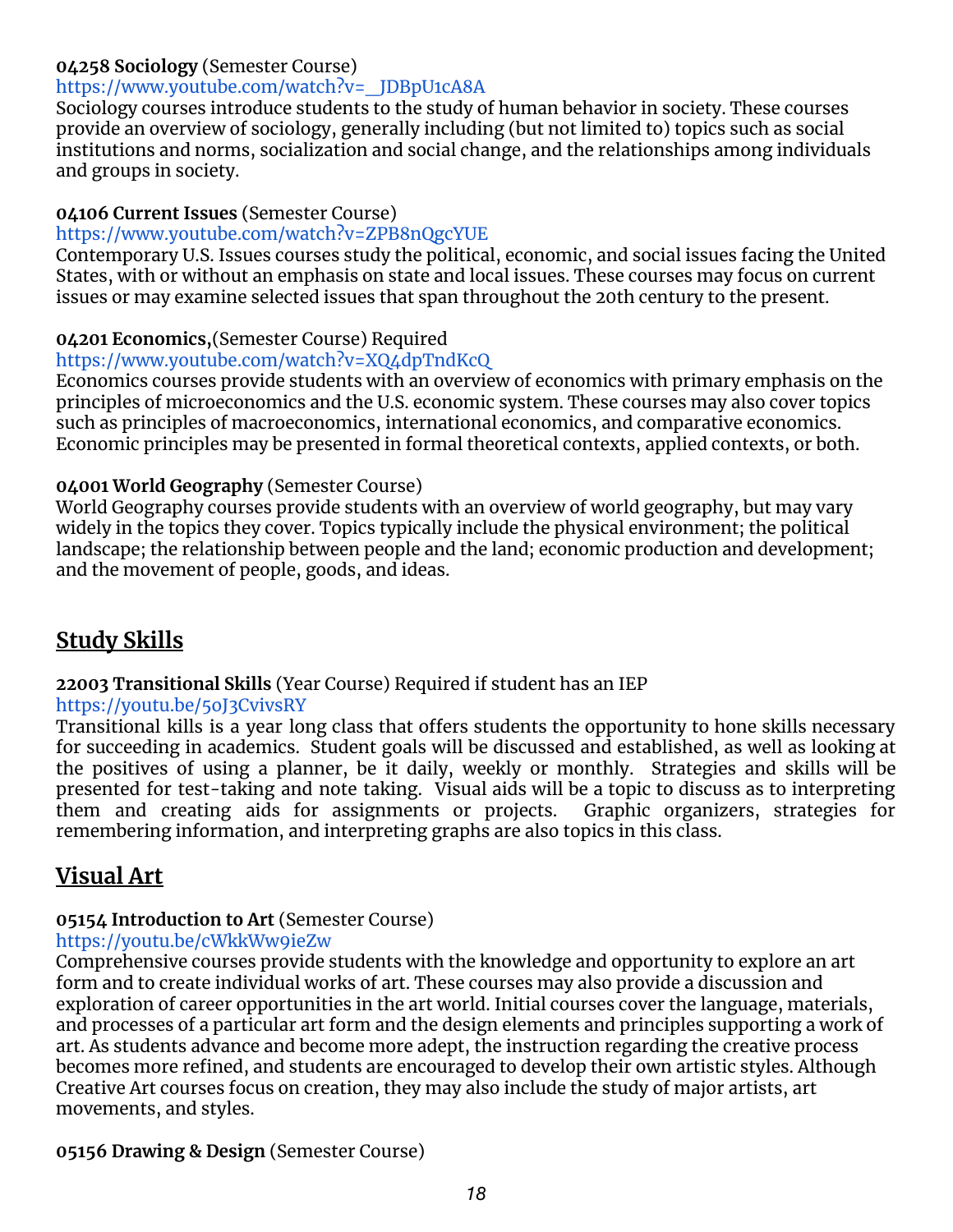#### [https://youtu.be/vB6PIOn6o\\_o](https://youtu.be/vB6PIOn6o_o)

Creative Art—Drawing courses cover the same topics as Creative Art—Drawing/Painting, but focus on drawing. In keeping with this attention on two-dimensional work, students typically work with several media (such as pen-and-ink, pencil, chalk, and so on), but some courses may focus on only one medium or explore other media.

#### **05169 Digital Photography** (Semester Course)

Digital photography courses enable students to discover and explore how the computer can be used to create or to assist in producing various forms of artwork. These courses provide the opportunity to become more adept in both the art form and in the use of the computer. Students need to have a digital camera with manual options for the course.

#### **05159 Ceramics** (Semester Course)

This course will be an introduction to clay and how to safely work with it. Emphasis will be placed on the design elements of texture, line, color, and shape. Students will learn the basics of hand building techniques such as pinch, coil and slabs. We will create functional pieces as well as sculptural. Students will also learn a variety of techniques dealing with glaze and the function of the kiln.

#### **11151 Multimedia Productions** (Year Course)

These courses are designed to give students the skills necessary to support and enhance their learning about digital media technology. The main project focused on is the completion of the school yearbook. Topics covered in the course may include internet research, copyright laws, web-publishing, use of digital imagery, electronic forums, newsgroups, mailing lists, presentation tools, and project planning.

# **World Language**

#### **06101 Spanish 1** (Year Course)

<https://drive.google.com/file/d/0B5wo-FICFz5acmFGU2JGS2tBUjQ/view?usp=sharing> Designed to introduce students to Spanish language and culture, Spanish I courses emphasize basic grammar and syntax, simple vocabulary, and the spoken accent so that students can read, write, speak, and understand the language at a basic level within predictable areas of need, using customary courtesies and conventions. Spanish culture is introduced through the art, literature, customs, and history of Spanish-speaking people. Students wishing to move on to Spanish 2 need to earn a C or above in the last semester.

#### **06102 Spanish 2** (Year Course)

<https://drive.google.com/file/d/0B5wo-FICFz5aSDJJWC1ic0RkSlU/view?usp=sharing> Spanish II courses build upon skills developed in Spanish I, extending students' ability to understand and express themselves in Spanish and increasing their vocabulary. Typically, students learn how to engage in discourse for informative or social purposes, write expressions or passages that show understanding of sentence construction and the rules of grammar, and comprehend the language when spoken slowly. Students usually explore the customs, history, and art forms of Spanish-speaking people to deepen their understanding of the culture(s). Students wishing to move on to Spanish 3 need to earn a C or above in the last semester.

#### **06103 Spanish 3** (Year Course)

<https://drive.google.com/file/d/0B5wo-FICFz5ac3BjcUJDWER1SVU/view?usp=sharing> Spanish III courses focus on having students express increasingly complex concepts both verbally and in writing while showing some spontaneity. Comprehension goals for students may include attaining more facility and faster understanding when listening to the language spoken at normal